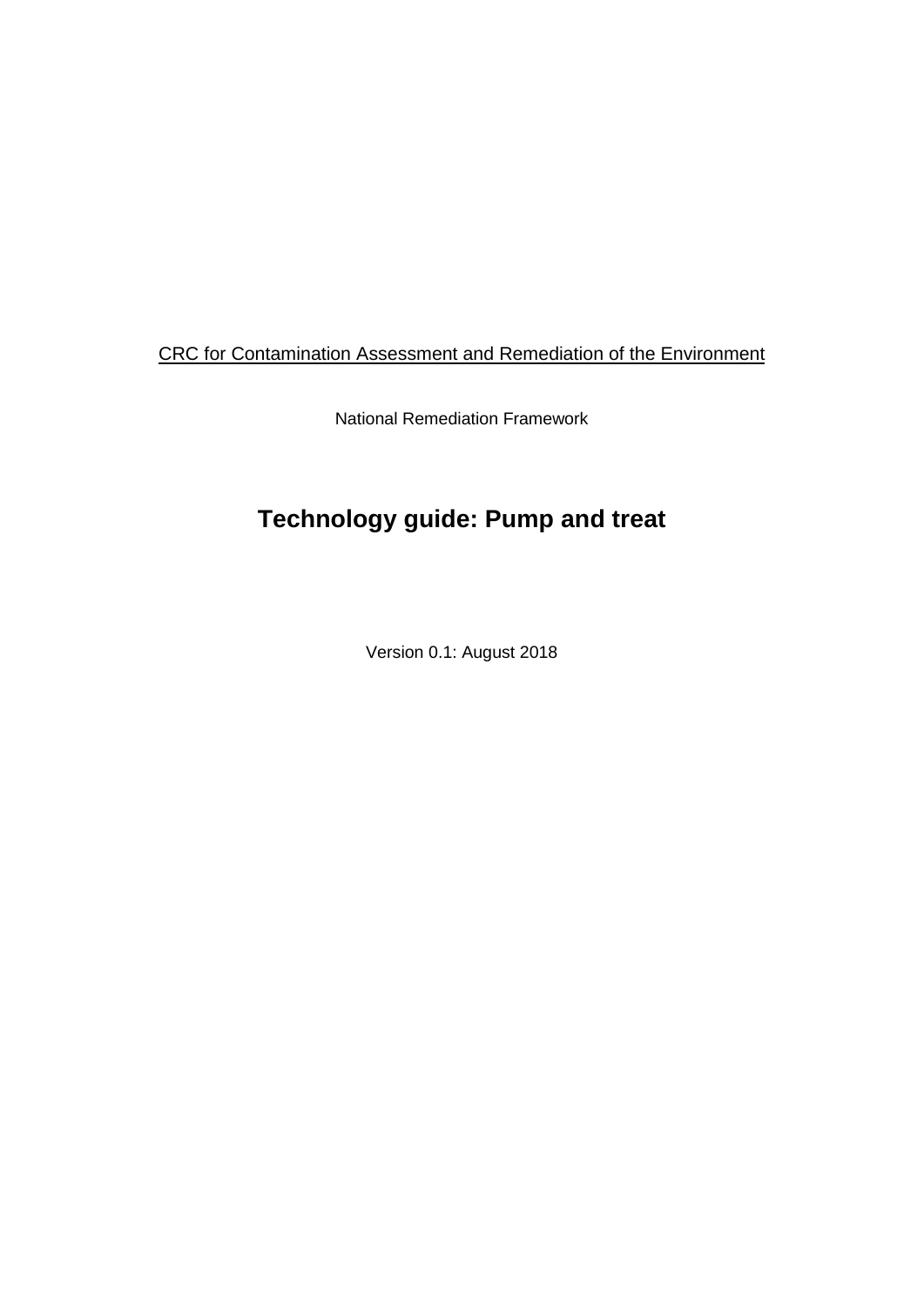## **National Remediation Framework**

The following guideline is one component of the National Remediation Framework (NRF). The NRF was developed by the Cooperative Research Centre for Contamination Assessment and Remediation of the Environment (CRC CARE) to enable a nationally consistent approach to the remediation and management of contaminated sites. The NRF is compatible with the *National Environment Protection (Assessment of Site Contamination) Measure* (ASC NEPM).

The NRF has been designed to assist the contaminated land practitioner undertaking a remediation project, and assumes the reader has a basic understanding of site contamination assessment and remediation principles. The NRF provides the underlying context, philosophy and principles for the remediation and management of contaminated sites in Australia. Importantly it provides general guidance based on best practice, as well as links to further information to assist with remediation planning, implementation, review, and long-term management.

This guidance is intended to be utilised by stakeholders within the contaminated sites industry, including site owners, proponents of works, contaminated land professionals, local councils, regulators, and the community.

The NRF is intended to be consistent with local jurisdictional requirements, including State, Territory and Commonwealth legislation and existing guidance. To this end, the NRF is not prescriptive. It is important that practitioners are familiar with local legislation and regulations and note that **the NRF does not supersede regulatory requirements**.

The NRF has three main components that represent the general stages of a remediation project, noting that the remediation steps may often require an iterative approach. The stages are:

- Define;
- Design and implement; and
- Finalise.

The flowchart overleaf provides an indication of how the various NRF guidelines fit within the stages outlined above, and also indicates that some guidelines are relevant throughout the remediation and management process.

It is assumed that the reader is familiar with the ASC NEPM and will consult other CRC CARE guidelines included within the NRF. This guideline is not intended to provide the sole or primary source of information.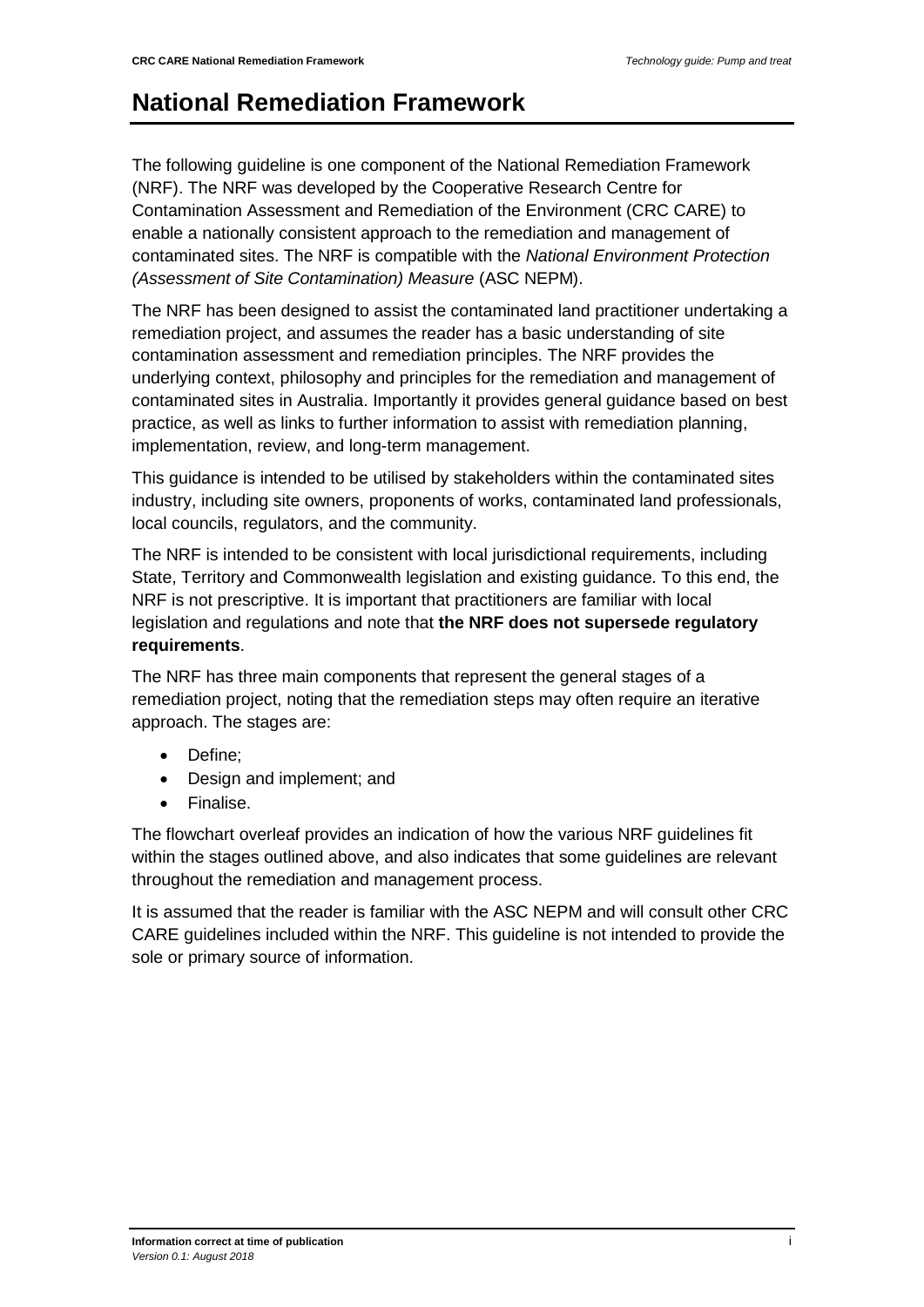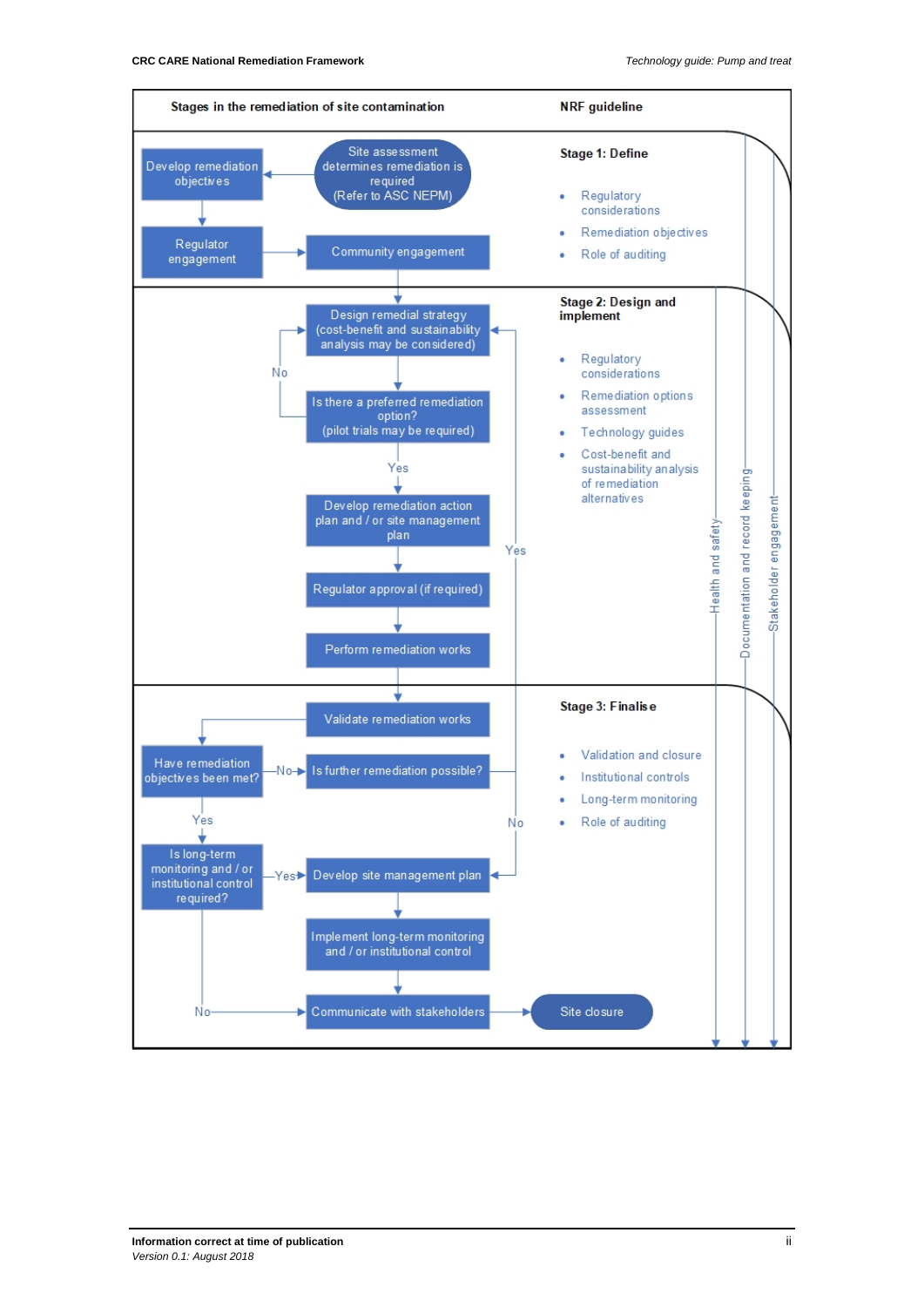### <span id="page-3-0"></span>**Executive summary**

Pump and treat (P&T) is one of the most widely used groundwater remediation technologies. Conventional P&T methods involve pumping contaminated water to the surface for treatment. This guide uses the term P&T in a broader sense to include any system where withdrawal of groundwater is part of a remediation strategy (whether this be contaminant mass removal or containment). Variations and enhancements of conventional P&T include hydraulic fracturing as well as chemical and biological enhancements.

P&T is an applicable component of many remedial systems. However, such a system may not be appropriate depending on the hydrogeological and contaminant properties, such as where there is a significant volume of light and/or dense non-aqueous phase liquid (LNAPL/DNAPL) trapped at or below the water table.

Strategies for managing groundwater contamination using P&T technology include:

- Hydraulic/physical containment.
- Groundwater quality restoration.
- Mixed techniques.

Several innovative technologies such as air sparging, engineered bioremediation and permeable treatment walls can be used in conjunction with P&T to address the groundwater remediation objectives. At some sites, natural attenuation processes may limit the need for P&T. The management strategy selected depends on-site specific hydrogeological and contaminant conditions and the remediation objectives.

Although hydraulic containment and aquifer restoration can represent separate remediation objectives, both are often undertaken simultaneously. For example, if restoration is not feasible, the primary objective might be containment.

Treatability studies are typically focussed on hydrogeological investigations into the feasibility of groundwater extraction and the ex-situ treatment of the dissolved contaminants. There are numerous techniques and methods for treating extracted groundwater which are summarised according to type and chemical treated. A methodology for monitoring and demonstrating site closure is also provided.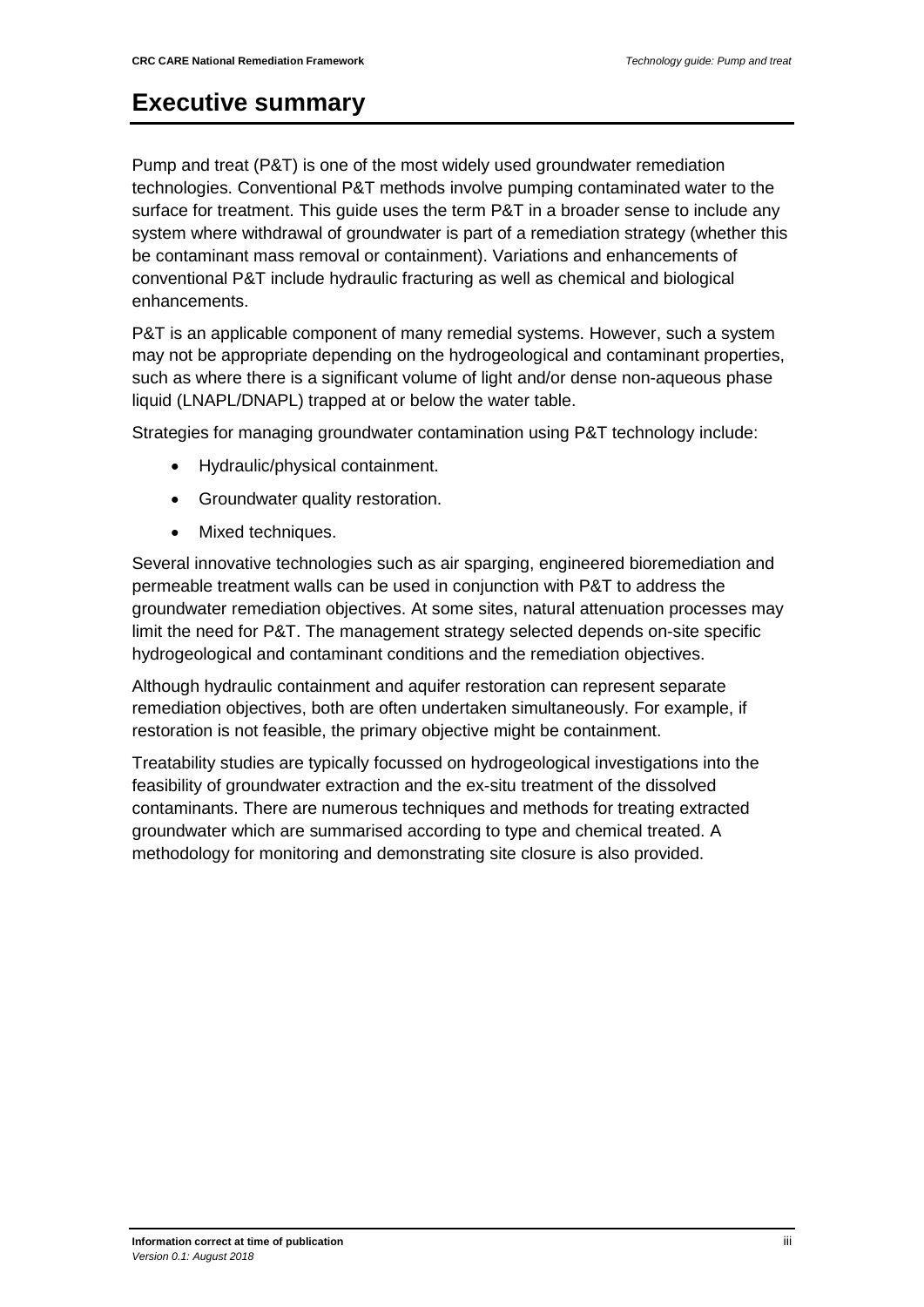# <span id="page-4-0"></span>**Abbreviations**

| COCs            | <b>Contaminant Of Concern</b>                                                                  |
|-----------------|------------------------------------------------------------------------------------------------|
| <b>CRC CARE</b> | Cooperative Research Centre for Contamination<br>Assessment and Remediation of the Environment |
| <b>DNAPI</b>    | Dense Non-Aqueous Phase Liquid                                                                 |
| GAC.            | <b>Granular Activated Carbon</b>                                                               |
| I NAPI          | Light Non-Aqueous Phase Liquids                                                                |
| MNA             | <b>Monitored Natural Attenuation</b>                                                           |
| NAPI            | Non-Aqueous Phase Liquid                                                                       |
| O&M             | Operation and Maintenance                                                                      |
| P&T             | Pump and Treat                                                                                 |
| рH              | Power of Hydrogen                                                                              |
| Redox potential | <b>Reduction/Oxidation Potential</b>                                                           |
| <b>SVOC</b>     | Semi-Volatile Organic Compounds                                                                |
| <b>VOC</b>      | <b>Volatile Organic Compounds</b>                                                              |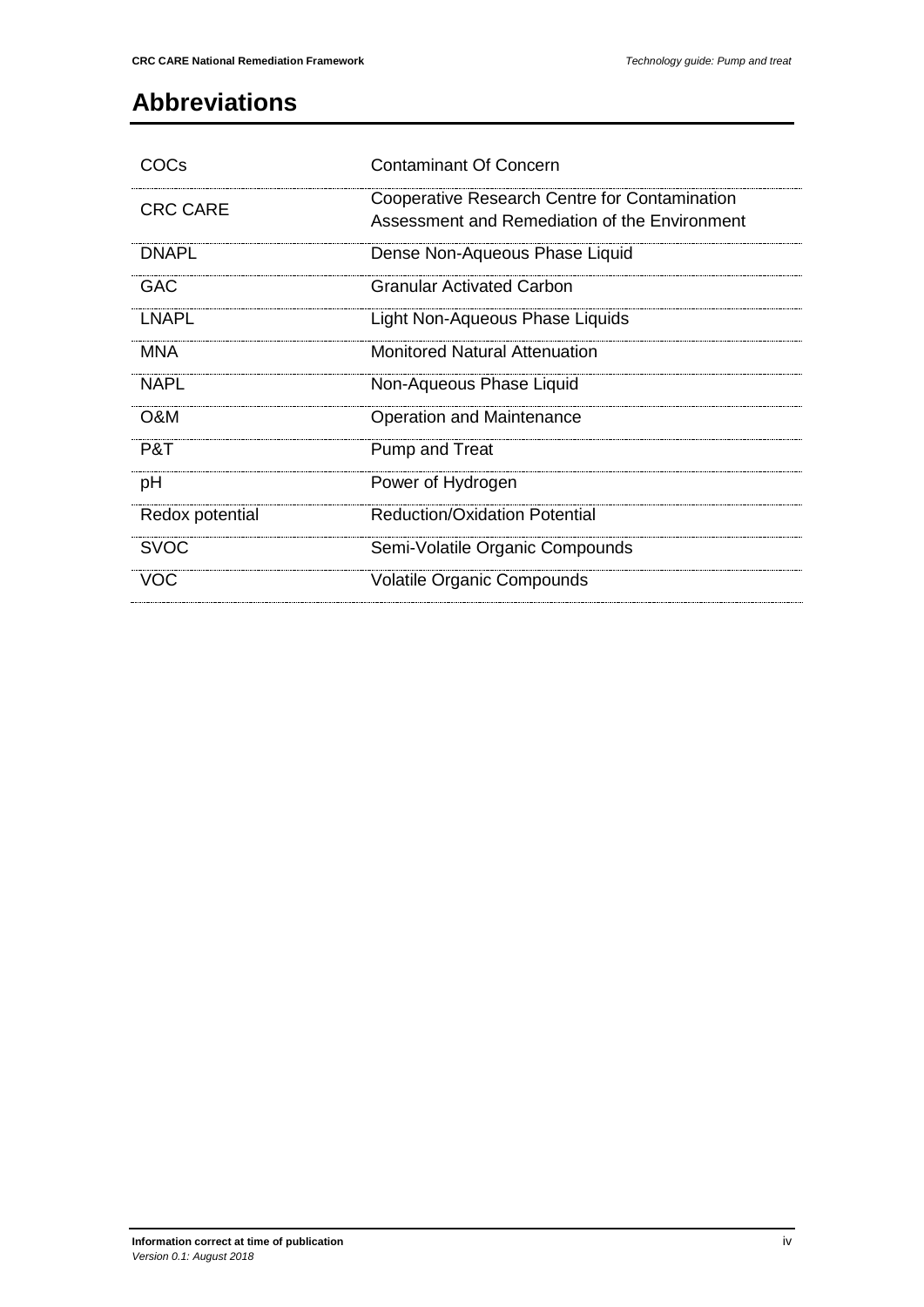### <span id="page-5-0"></span>**Glossary**

| Aquifer                                          | An underground layer comprising bedrock,<br>unconsolidated natural material, or fill, that is capable of<br>being permeated permanently or intermittently with<br>groundwater, and that allows the free passage of<br>groundwater through its pore spaces.                                                                                                                                       |
|--------------------------------------------------|--------------------------------------------------------------------------------------------------------------------------------------------------------------------------------------------------------------------------------------------------------------------------------------------------------------------------------------------------------------------------------------------------|
| Concentration                                    | The amount of material or agent dissolved or contained<br>in unit quantity in a given medium or system.                                                                                                                                                                                                                                                                                          |
| Conceptual site model                            | A representation of site-related information including<br>the environmental setting, geological, hydrogeological<br>and soil characteristics together with the nature and<br>distribution of contaminants. Contamination sources,<br>exposure pathways and potentially affected receptors<br>are identified. Presentation is usually graphical or<br>tabular with accompanying explanatory text. |
| Contaminant                                      | Any chemical existing in the environment above<br>background levels and representing, or potentially<br>representing, an adverse health or environment risk.                                                                                                                                                                                                                                     |
| <b>Contaminated site</b>                         | A site that is affected by substances that occur at<br>concentrations above background or local levels and<br>which are likely to pose an immediate or long-term risk<br>to human health and/or the environment. It is not<br>necessary for the boundaries of the contaminated site<br>to correspond to the legal ownership boundaries.                                                          |
| Contamination                                    | The presence of a substance at a concentration above<br>background or local levels that represents, or potentially<br>represents, a risk to human health and/or the<br>environment.                                                                                                                                                                                                              |
| Environment(al) protection<br>authority / agency | The government agency in each state or territory that<br>has responsibility for the enforcement of various<br>jurisdictional environmental legislation, including some<br>regulation of contaminated land.                                                                                                                                                                                       |
| Groundwater                                      | Water stored in the pores and crevices of the material<br>below the land surface, including soil, rock and fill<br>material.                                                                                                                                                                                                                                                                     |
| Hydraulic containment                            | The deliberate control of movement of contaminated<br>ground water, typically to prevent the continued<br>expansion or migration of a dissolved phase plume of<br>contamination                                                                                                                                                                                                                  |
| Influent concentrations                          | The concentration of contaminants entering a treatment<br>system                                                                                                                                                                                                                                                                                                                                 |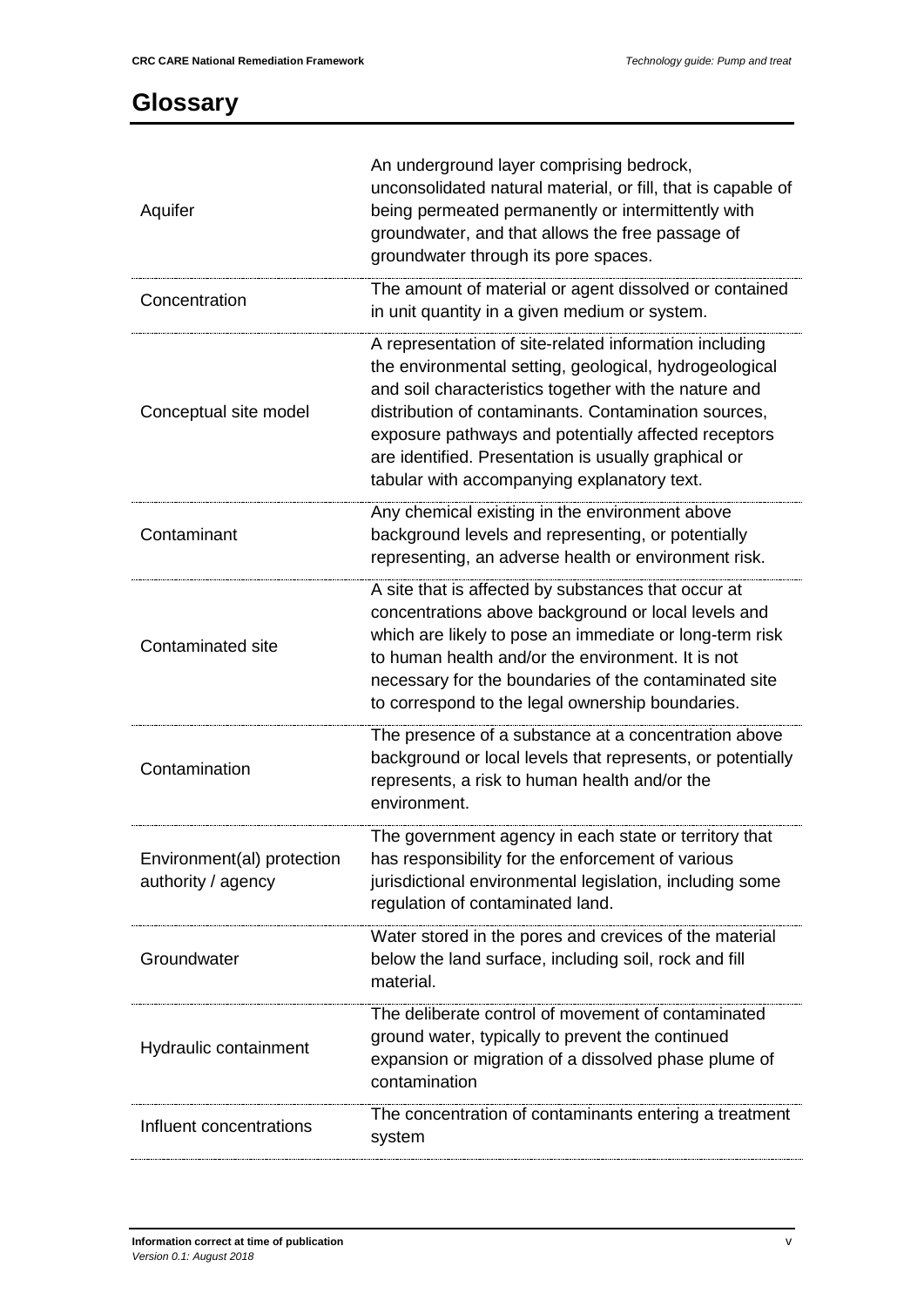| Practitioner                | Those in the private sector professionally engaged in<br>the assessment, remediation or management of site<br>contamination.                                                                                                                                                                                                                                                                                                               |
|-----------------------------|--------------------------------------------------------------------------------------------------------------------------------------------------------------------------------------------------------------------------------------------------------------------------------------------------------------------------------------------------------------------------------------------------------------------------------------------|
| Proponent                   | A person who is legally authorised to make decisions<br>about a site. The proponent may be a site owner or<br>occupier or their representative.                                                                                                                                                                                                                                                                                            |
| Pump and treat              | A remediation method involving the extracting the<br>contaminated groundwater and treating the<br>contamination above ground. Treated water is then<br>either disposed of offsite or reinjected.                                                                                                                                                                                                                                           |
| Remediation                 | An action designed to deliberately break the source-<br>pathway-receptor linkage in order to reduce the risk to<br>human health and/or the environment to an acceptable<br>level.                                                                                                                                                                                                                                                          |
| Risk                        | The probability that in a certain timeframe an adverse<br>outcome will occur in a person, a group of people,<br>plants, animals and/or the ecology of a specified area<br>that is exposed to a particular dose or concentration of<br>a specified substance, i.e. it depends on both the level<br>of toxicity of the substance and the level of exposure.<br>'Risk' differs from 'hazard' primarily because risk<br>considers probability. |
| <b>Site</b>                 | A parcel of land (including ground and surface water)<br>being assessed for contamination, as identified on a<br>map by parameters including Lot and Plan number(s)<br>and street address. It is not necessary for the site<br>boundary to correspond to the Lot and Plan boundary,<br>however it commonly does.                                                                                                                           |
| <b>Treatability studies</b> | A series of tests designed to ascertain the suitability of<br>the treatment for the contaminants under the site<br>conditions                                                                                                                                                                                                                                                                                                              |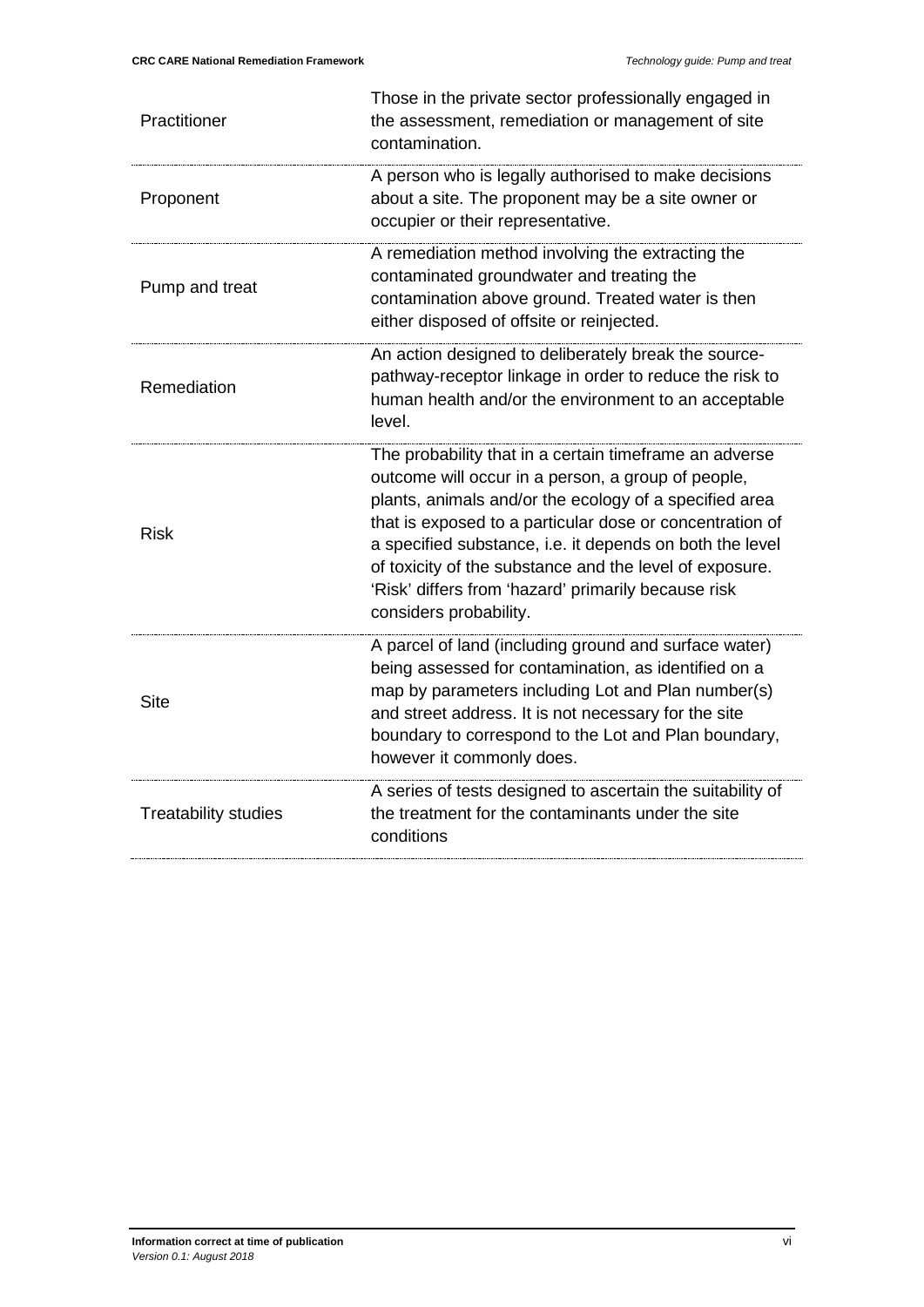#### <span id="page-7-0"></span>**Measurements**

| Unit or symbol | <b>Expansion</b>       |
|----------------|------------------------|
| cm/s           | Centimetres per second |
| /min           | Litres per minute      |

# <span id="page-7-1"></span>**Chemical symbols, formulae and abbreviations**

| <b>Symbol or abbreviation</b> | <b>Meaning or expansion</b> |
|-------------------------------|-----------------------------|
|                               | Iron                        |
| Mr                            | Manganese                   |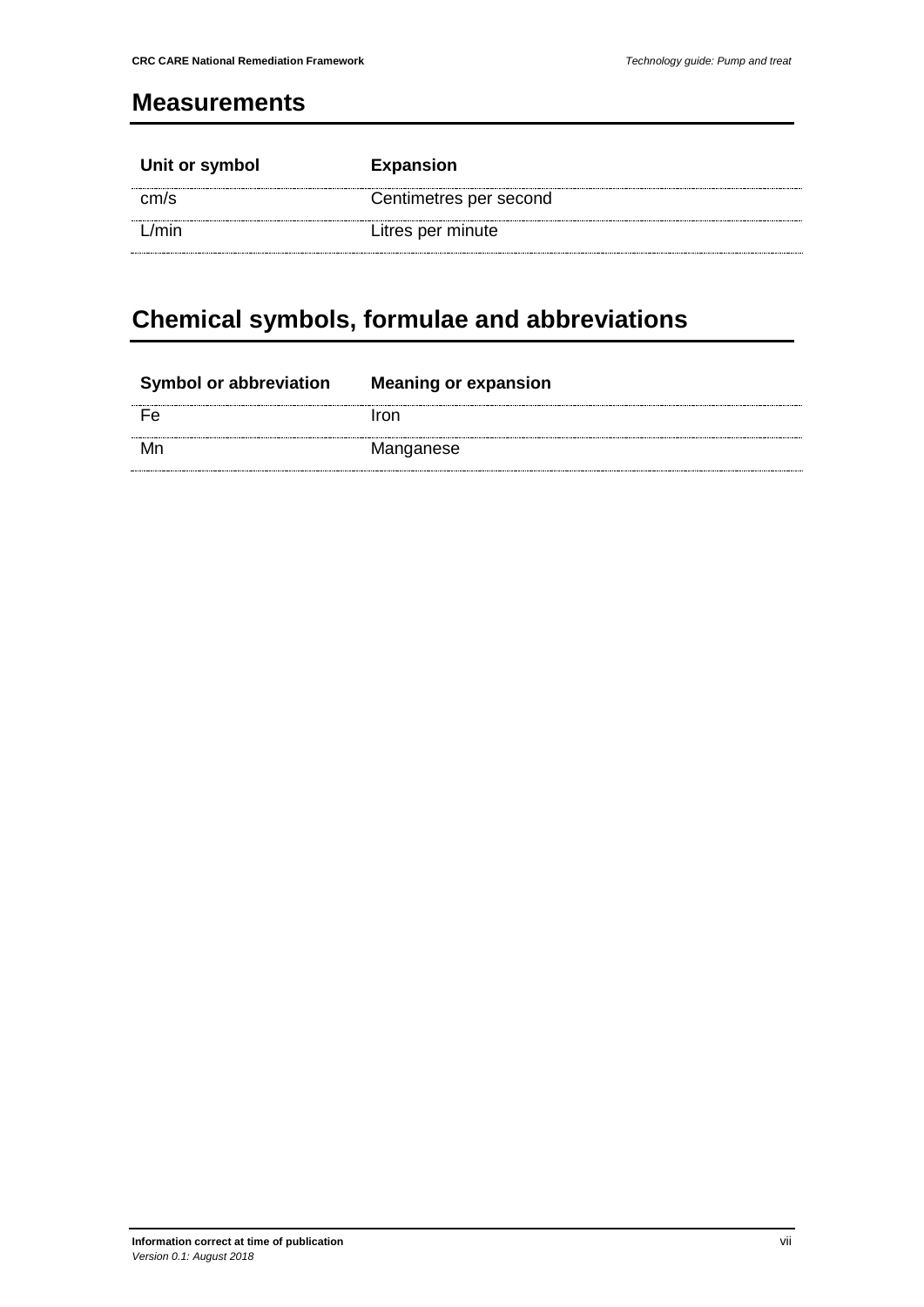## **Table of contents**

| <b>National remediation framework</b>               | Error! Bookmark not defined. |
|-----------------------------------------------------|------------------------------|
| <b>Executive summary</b>                            | iίi                          |
| <b>Abbreviations</b>                                | iv                           |
| Glossary                                            | v                            |
| <b>Measurements</b>                                 | vii                          |
| <b>Chemical symbols, formulae and abbreviations</b> | vii                          |
| 1. Introduction                                     | 1                            |
| 2. Technology description and application           | 1                            |
| 2.1 Types of P&T                                    | $\overline{2}$               |
| 2.1.1 Hydraulic containment                         | 3                            |
| 2.1.2 Aquifer restoration                           | 4                            |
| 2.2 Potential limitations to P&T                    | 4                            |
| 3. Feasibility assessment                           | 5                            |
| 3.1 Data requirements                               | 5                            |
| 3.2 Treatable contaminants                          | 6                            |
| 4. Treatability studies                             | 9                            |
| 4.1 Aquifer testing                                 | 9                            |
| 4.2 Potential for fluid injection                   | 10                           |
| 4.3 Chemical enhancement                            | 12                           |
| 4.4 Treatment technologies                          | 13                           |
| 5. Design                                           | 18                           |
| 5.1 Design flow rates                               | 18                           |
| 5.2 Capture zone analysis                           | 19                           |
| 5.3 Design influent concentration                   | 20                           |
| 5.4 Efficient Pumping Operations                    | 20                           |
| 6. Validation                                       | 22                           |
| 7. Health and safety                                | 25                           |
| Appendix A - Case studies                           | 28                           |
| <b>Appendix B - References</b>                      | 29                           |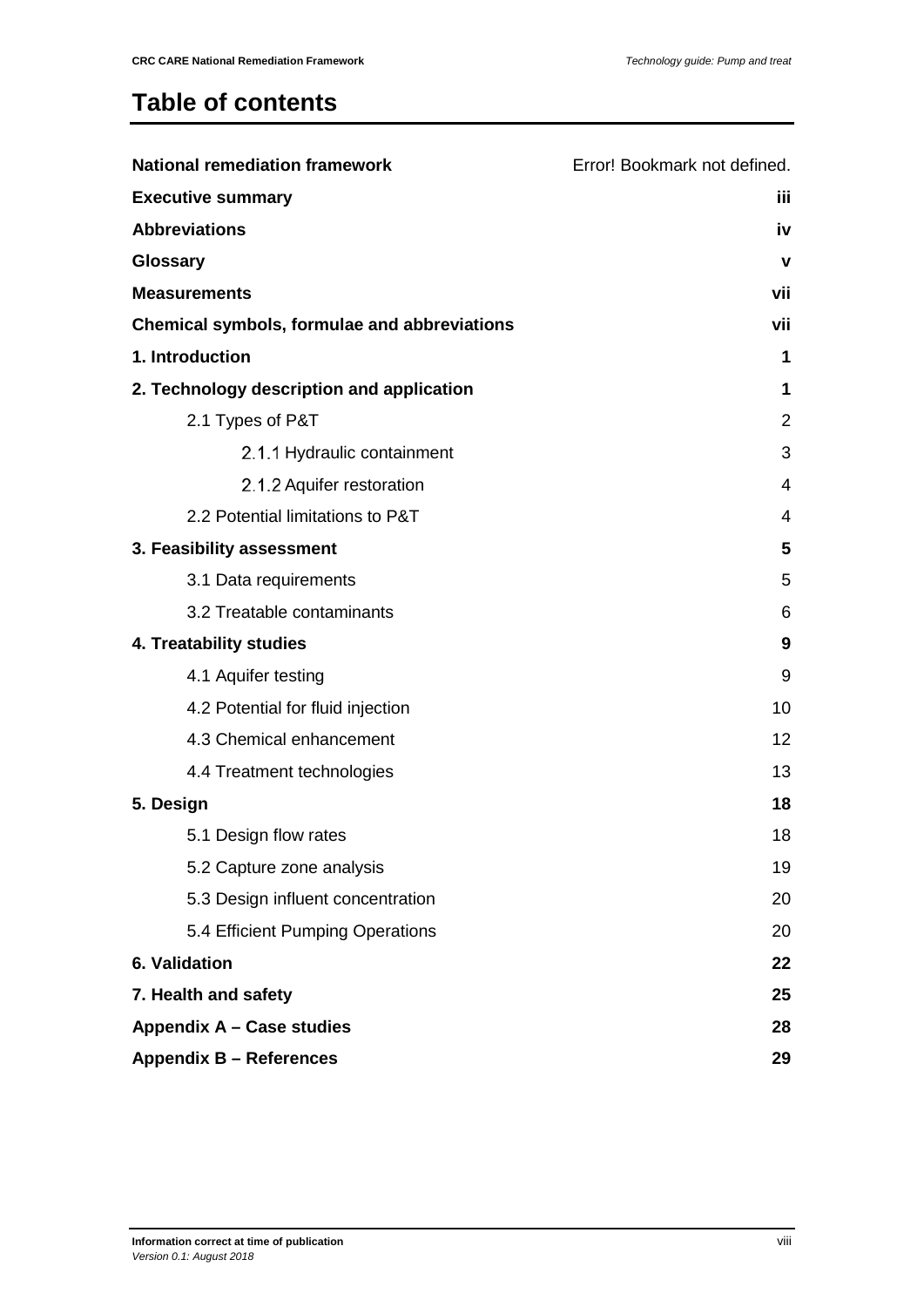### <span id="page-9-0"></span>**1. Introduction**

The purpose of this guideline is to provide information on pump and treat (P&T) as a treatment technology for the remediation of contaminated sites to assist with selection of remediation options. The document contains information to inform remediation planning and aid compilation of a remediation action plan (RAP).

P&T is often coupled with hydraulic control and treated groundwater is sometimes reinjected, therefore the scope of this guideline includes hydraulic control and reinjection.

This guidance is primarily intended to be utilised by remediation practitioners and those reviewing practitioner's work, however it can be utilised by other stakeholders within the contaminated sites industry, including site owners, proponents of works, and the community.

P&T is one of many technologies available for contamination remediation, and other technologies may be more appropriate. It is assumed that the information presented within will be used in a remediation options assessment to identify and select the preferred technologies for more detailed evaluation. This guideline provides information for both initial options screening and more detailed technology evaluation. This guideline does not provide detailed information on the design of P&T systems as this is a complex undertaking and should be carried out by appropriately qualified and experienced practitioners. Readers are directed to the NRF *Guideline on performing remediation options assessment* for detailed advice on assessing remediation options. In addition, the remediation objectives, particularly the required quality of the soil after treatment, are a critical matter and it is assumed that these have been determined and considered in the remediation options assessment and selection process. Readers are directed to the NRF *Guideline on establishing remediation objectives* for more detailed advice.

<span id="page-9-1"></span>References to case studies are provided in **Appendix A**.

A number of sources of information were reviewed during the formulation of this document to compile information on potential technologies. These are listed in references, and provide an important resource to readers.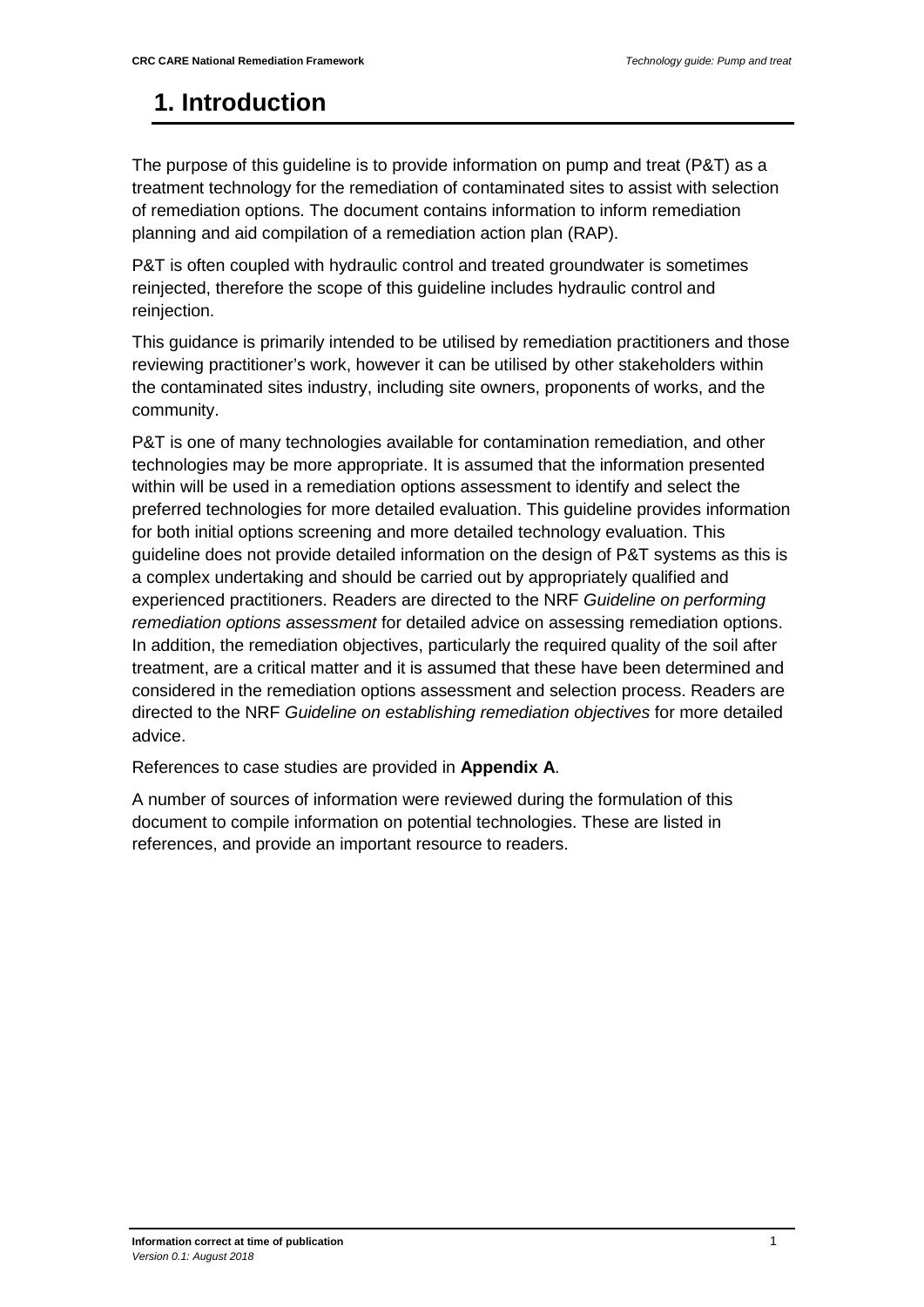## **2. Technology description and application**

P&T is one of the most widely used groundwater remediation technologies. Conventional P&T methods involve pumping contaminated water to the surface for treatment. This guide uses the term P&T in a broader sense to include any system where extraction of groundwater is part of a remediation strategy (whether this be contaminant mass removal or containment), and reinjection where this is part of the P&T strategy. Variations and enhancements of conventional P&T include hydraulic fracturing as well as chemical and biological enhancements.

Although the effectiveness of P&T systems has been questioned (residual source material remaining in the formation and rebound of contaminants is a common problem), it remains a necessary component of many groundwater remediation efforts and can be applied as a remedial method. It may also include hydraulic control and reinjection to enhance the remediation process.

Reviews presented in US EPA (1992) found that:

- In most of the cases studied (15 of the 24 sites), the groundwater extraction systems were able to achieve hydraulic containment of the dissolved phase contaminant plume;
- Extraction systems were often able to remove a substantial mass of contamination from the aquifer; and
- When extraction systems were started up, contaminant concentrations usually showed a rapid initial decrease, but then tended to level off or decrease at a greatly reduced rate.

P&T is an applicable component of many remedial systems. However, such a system may not be appropriate depending on the hydrogeological and contaminant properties, such as where significant volumes of light and/or dense non aqueous phase liquids (LNAPLs/DNAPLs) are trapped at or below the water table.

### <span id="page-10-0"></span>**2.1 Types of P&T**

Strategies for managing groundwater contamination using P&T technology include:

- Hydraulic/physical containment;
- Aquifer restoration; and
- Mixed objective strategies.

For sites where the contaminant source has been removed or contained, it may be possible to remediate the dissolved plume using P&T. Systems designed for aquifer restoration generally combine hydraulic containment with more aggressive manipulation of groundwater (e.g. higher pumping rates, chemical enhancement) to meet the remediation criteria. Aquifer restoration is typically much more difficult to achieve than hydraulic containment.

Several innovative technologies, such as air sparging, engineered bioremediation and permeable treatment walls, can be used in conjunction with P&T (or alone) to achieve the remediation objectives.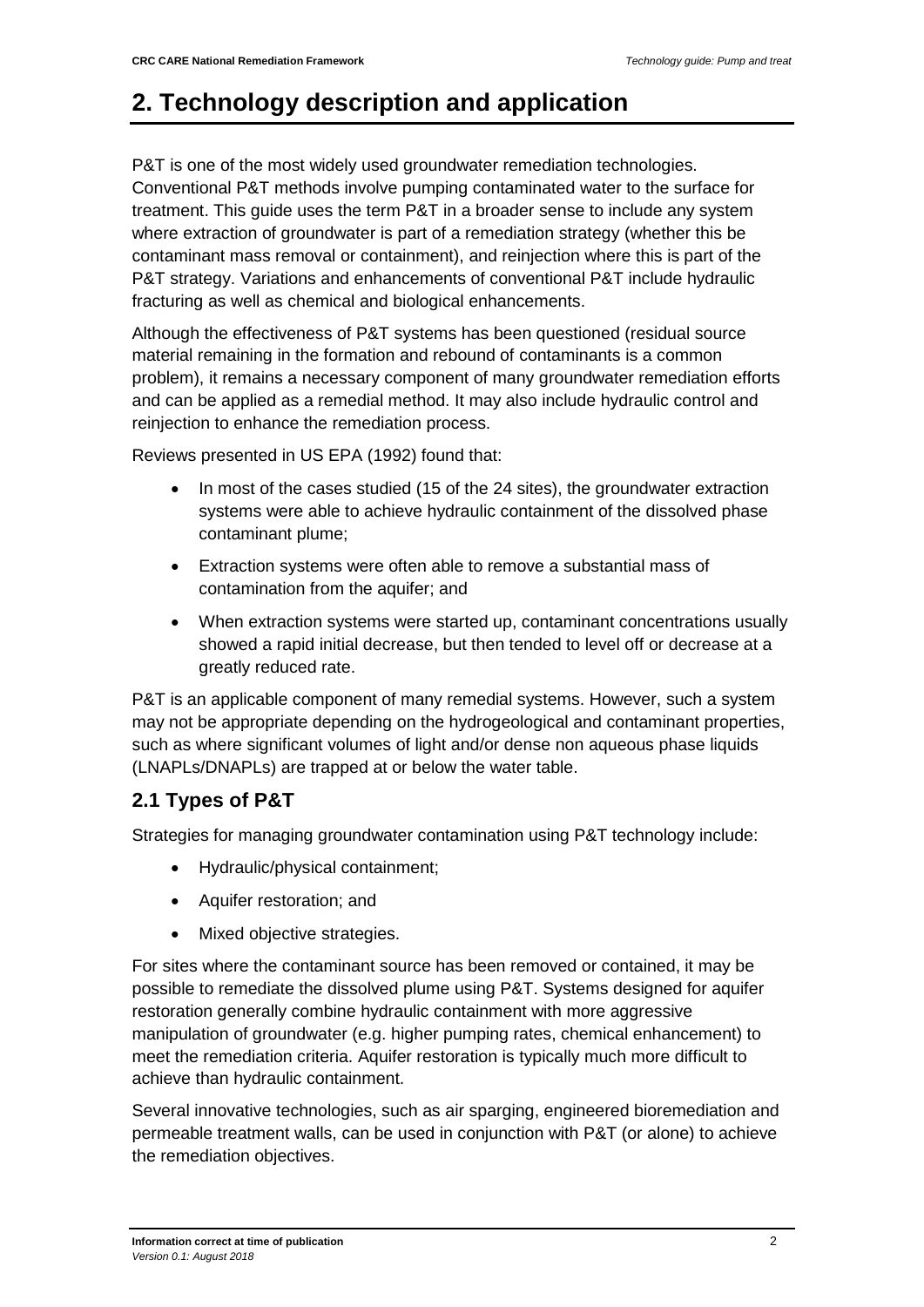#### <span id="page-11-0"></span>*Hydraulic containment*

Hydraulic containment refers to the control of movement of contaminated groundwater, typically to prevent the continued expansion or migration of a dissolved phase plume but can also apply to source containment.

[Figure 1](#page-11-1) illustrates three major configurations for accomplishing hydraulic containment, in plan and section:

- A pumping well alone (a).
- A subsurface drain combined with a pumping well (b).
- A pumping well within a barrier wall system (c).





<span id="page-11-1"></span>**Figure 1Examples of hydraulic containment from US EPA (2002)**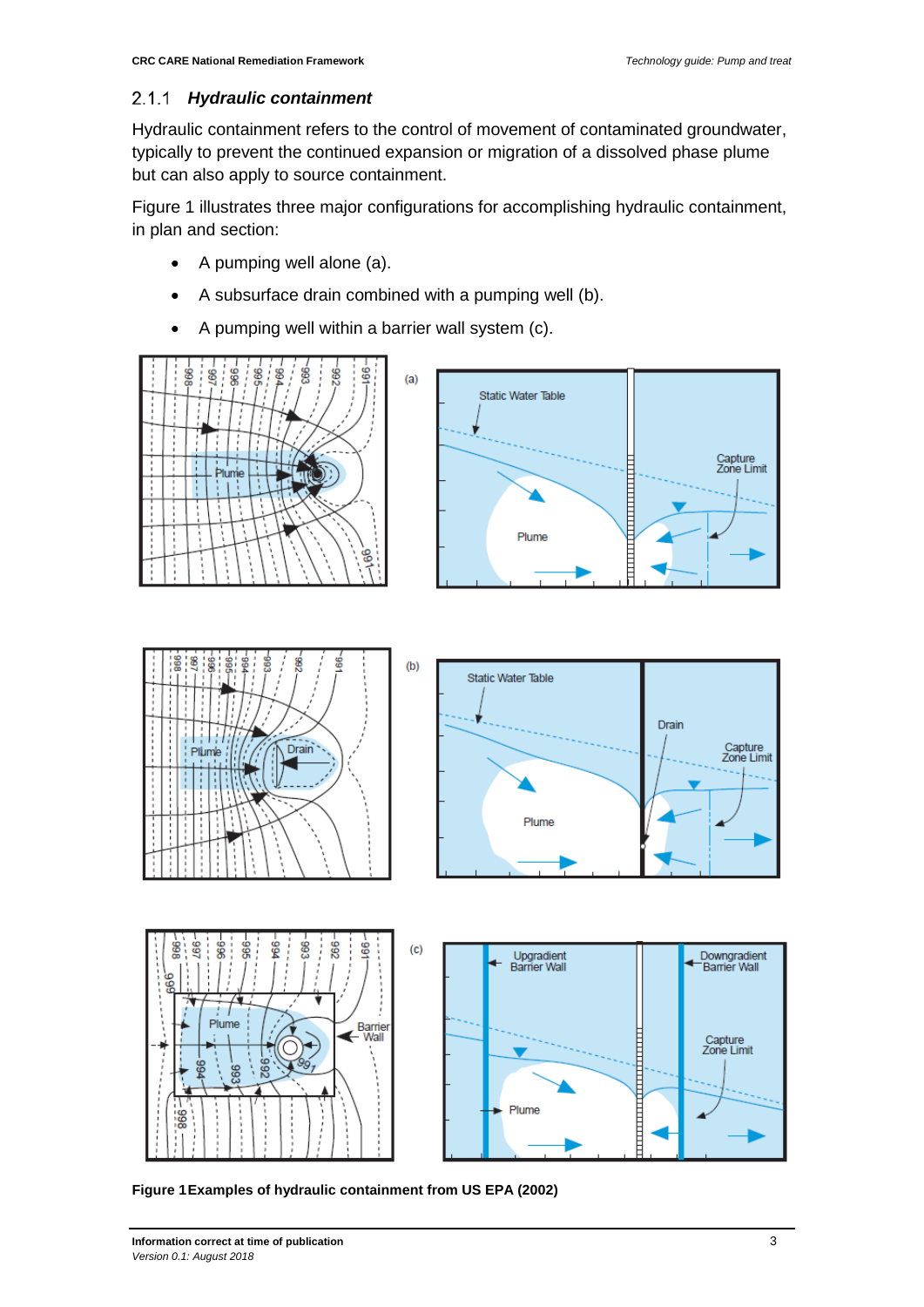It is also possible to intercept clean, up gradient groundwater to prevent or minimise the flow of groundwater through the contaminated source zone and to minimise the offsite migration of the contaminant plume.

#### <span id="page-12-0"></span>*Aquifer restoration*

Aquifer restoration refers to P&T systems that can be used to reduce the dissolved contaminant concentrations in groundwater sufficiently to comply with the remediation criteria or to reach sufficiently low contaminant concentrations that allow other more cost-effective methods (such as chemical or biological enhancement, or monitored natural attenuation) to be applied. Aquifer restoration systems can also provide treated water that is suitable for reuse.

#### <span id="page-12-1"></span>**2.2 Potential limitations to P&T**

Contaminant concentrations in groundwater at P&T sites often undergo what is referred to as 'tailing' and 'rebound' over the course of the P&T implementation, which can limit the effectiveness of the technology.

'Tailing' refers to the progressively slower rate of dissolved contaminant concentration observed with continued operation of a P&T system, with the contaminant concentration that will be achieved in the long term often exceeding the designated remediation criteria.

At sites where most of the contaminant mass is present in a form or location where it is not readily extracted, such as NAPL, an adsorbed-phase, or in a material with low permeability (such as clay), the rate of mass transfer of contaminants into the more readily extractable groundwater will be slow and this can result in a prolonged remediation effort. Often the aquifer will be heterogeneous and there will be complex pathways involving low and high permeability, and in this situation the slow diffusion of contaminants from low permeability zones during P&T will result in tailing and rebound.

'Rebound' comprises the return of the dissolved contaminant concentrations to or near to pre-pumping levels if pumping is discontinued after temporarily attaining the remediation criteria.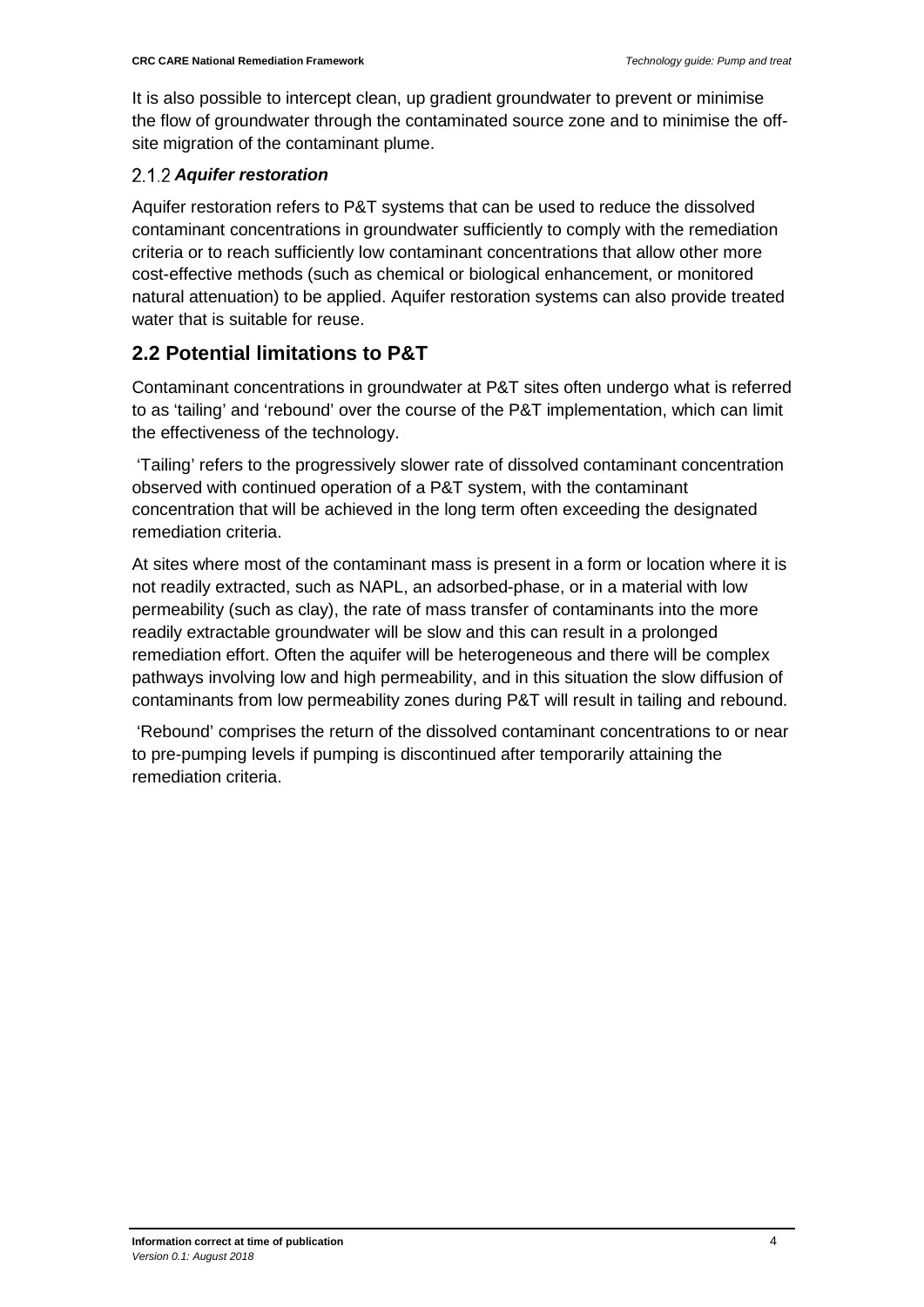### <span id="page-13-0"></span>**3. Feasibility assessment**

Key considerations that will often determine the feasibility of applying P&T as a potential remediation option include:

- Whether the reduction in contaminant concentration and mass with time is sufficiently well characterised, and the required time to achieve an acceptable outcome is consistent with pump and treat providing a practicable solution; and
- Whether pump and treat offers benefits other than providing a final solution to the contamination problem, such as providing hydraulic containment or a reduction in mass flux or mass.

#### <span id="page-13-1"></span>**3.1 Data requirements**

The physical composition of the aquifer to be treated needs to be well characterised. Important factors are described in Table 1 below.

| <b>Parameter</b>          | <b>Affects the following P&amp;T</b><br>performance mechanisms                                                                                                    | <b>Source of Information</b>                                                                    |
|---------------------------|-------------------------------------------------------------------------------------------------------------------------------------------------------------------|-------------------------------------------------------------------------------------------------|
| Hydraulic<br>Conductivity | Ease with which water can move<br>through a formation, the rate at which<br>groundwater can be pumped for<br>treatment, and the total flow rate of the<br>system. | Groundwater pumping<br>$\bullet$<br>tests.<br>Rising and falling head<br>permeability tests.    |
| Permeability              | Rate at which groundwater can travel in<br>the subsurface (thus affecting pumping<br>rates and volume of groundwater that<br>can be extracted for treatment).     | Soil texture<br>$\bullet$<br>classification.<br>Bore logs.                                      |
| Hydraulic<br>Gradient     | Direction of contaminant movement<br>based on the elevation and pressure<br>differences.                                                                          | Groundwater elevation<br>contour plans.                                                         |
| Transmissivity            | Rate at which groundwater can be<br>pumped; total flow rate of the system.                                                                                        | Pumping tests<br>$\bullet$<br>Rising and falling head<br>permeability tests.                    |
| Groundwater<br>Velocity   | Direction and velocity of dissolved<br>$\bullet$<br>contaminant movement.<br>Important when designing a<br>containment system.                                    | Hydraulic conductivity.<br>$\bullet$<br>Hydraulic gradient.<br>$\bullet$<br>Effective porosity. |

**Table 1 Hydrogeological and hydraulic parameters important to P&T performance**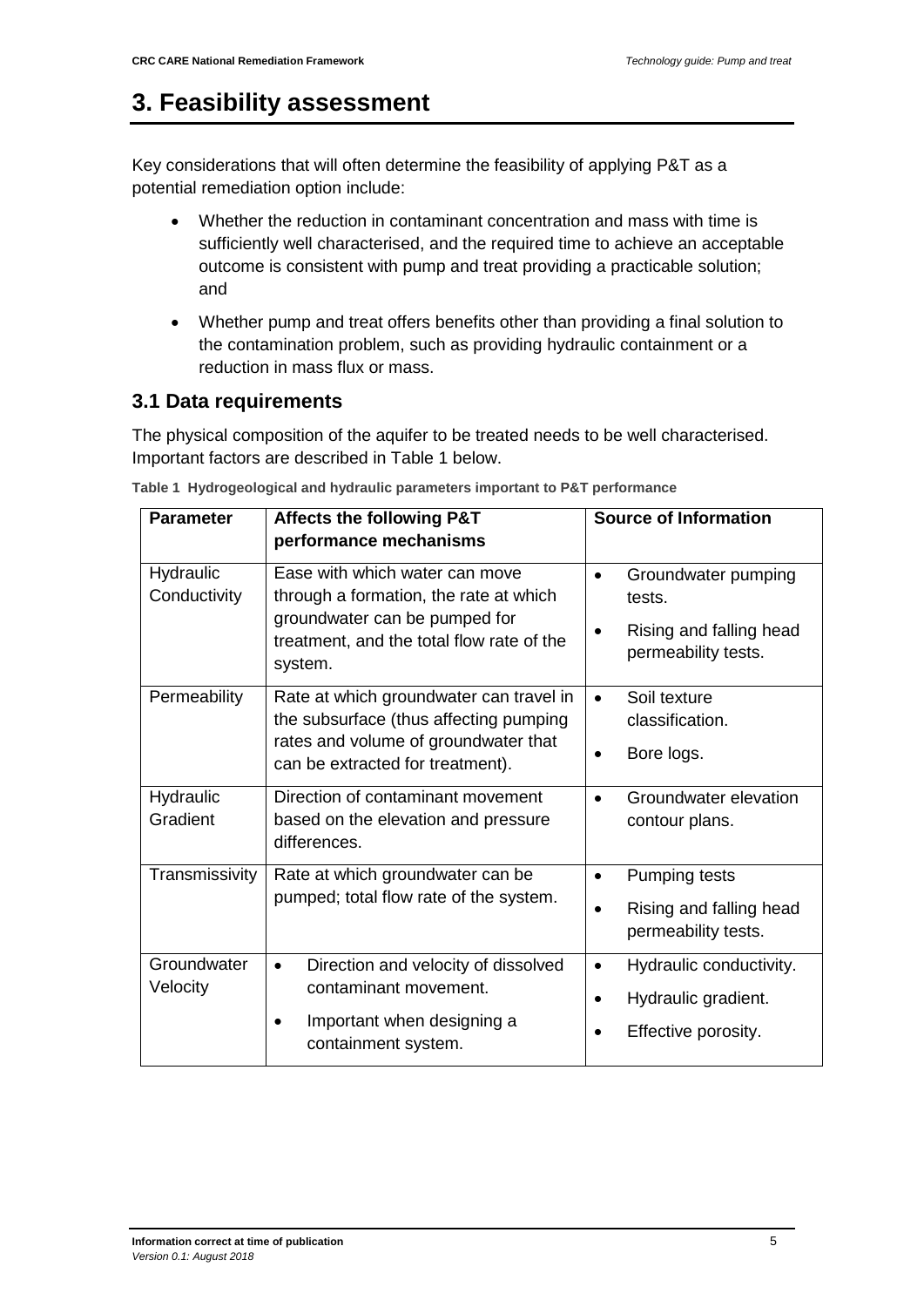| <b>Parameter</b>                | <b>Affects the following P&amp;T</b>                                                                                                                                                                         | <b>Source of Information</b>                                         |
|---------------------------------|--------------------------------------------------------------------------------------------------------------------------------------------------------------------------------------------------------------|----------------------------------------------------------------------|
|                                 | performance mechanisms                                                                                                                                                                                       |                                                                      |
| Porosity                        | Volume of water and mass of<br>contaminants stored in pores; hydraulic<br>conductivity.<br>Fate of the contaminants due to various<br>physical, chemical, and biological<br>processes that take place in the | Soil texture<br>$\bullet$<br>classification.<br>Sieve analysis.<br>٠ |
|                                 | saturated zone.                                                                                                                                                                                              |                                                                      |
| Effective<br>Porosity           | Groundwater velocity.                                                                                                                                                                                        | Soil texture<br>classification.                                      |
|                                 |                                                                                                                                                                                                              | Sieve analysis.                                                      |
| Storage<br>Coefficient          | Quantity of groundwater that can be                                                                                                                                                                          | Groundwater pumping tests,<br>with observation bores.                |
|                                 | obtained by pumping.                                                                                                                                                                                         |                                                                      |
| <b>Specific Yield</b>           | Fraction of total pore volume<br>$\bullet$<br>released as water by gravity<br>drainage during pumping of an<br>unconfined aquifer.                                                                           | Groundwater pumping tests,<br>with observation bores.                |
|                                 | Quantity of groundwater that can<br>be obtained by pumping.                                                                                                                                                  |                                                                      |
| Contaminant<br><b>Mass Flux</b> | Mass of contaminant flowing off-site                                                                                                                                                                         | Hydrogeological parameters<br>and analysis                           |

#### <span id="page-14-0"></span>**3.2 Treatable contaminants**

Hydrogeological and contaminant conditions favourable to P&T (e.g. degradable dissolved contaminants in homogenous, permeable media) are summarised in Table 2 below. These can also be used as a basis for an initial screening assessment of P&T feasibility.

**Table 2: Summary of favourable conditions for P&T**

|                           | <b>Contaminant and</b><br>hydrogeological<br>characteristics | <b>Generalised restoration difficulty scale</b><br>Increasing difficulty                  |
|---------------------------|--------------------------------------------------------------|-------------------------------------------------------------------------------------------|
| Site use                  |                                                              | Small volume -----------<br>Large volume<br>$\rightarrow$                                 |
|                           | Nature of release                                            | Short duration ______<br>Long duration<br>$\overline{\phantom{0}}$                        |
|                           |                                                              | Slug release —<br>→ Continuous                                                            |
| Contaminant<br>properties | Biotic/abiotic decay<br>potential                            | High<br>$\Rightarrow$ Low                                                                 |
|                           | Volatility                                                   | High<br>Low<br>the control of the control of the control of the control of the control of |
|                           | Sorption potential                                           | →High<br>Low                                                                              |
|                           | Contaminant phase                                            | $\Rightarrow$ DNAPL<br>Aqueous $\rightarrow$ LNAPL                                        |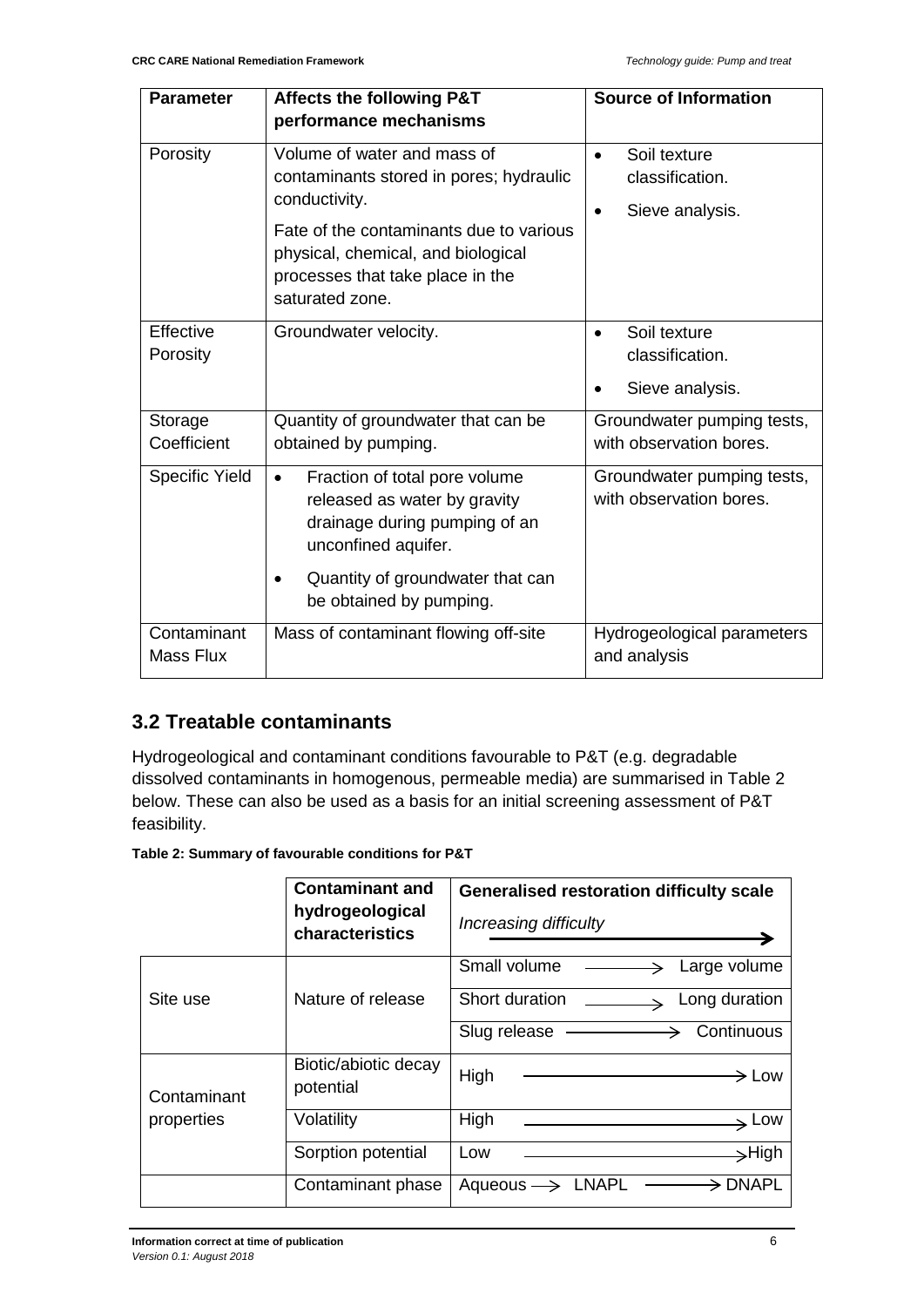| Contaminant<br>distribution   | Volume / mass        | Small                                                                                                                         | Large                 |
|-------------------------------|----------------------|-------------------------------------------------------------------------------------------------------------------------------|-----------------------|
|                               | Depth                | Shallow<br>the control of the control of the control of the control of                                                        | Deep                  |
| Geological<br>conditions      | Stratigraphy         | Simple<br><u> 1980 - Andrea Andrew Maria (h. 1980).</u>                                                                       | $\rightarrow$ Complex |
|                               | Porous media type    | Coarse - The Coarse                                                                                                           | Fine                  |
|                               | Heterogeneity        | Low<br><u> 1989 - Johann Stoff, deutscher Stoffen und der Stoffen und der Stoffen und der Stoffen und der Stoffen und der</u> | High                  |
| Hydrogeological<br>conditions | Hydraulic            | High                                                                                                                          | Low                   |
|                               | conductivity         | $(>0.01$ cm/s)                                                                                                                | $(<0.0001$ cm/s)      |
|                               | Temporal variation   | Small                                                                                                                         | Large                 |
|                               | <b>Vertical flow</b> | Small                                                                                                                         | Large                 |

P&T is designed to remediate contaminants which are dissolved in groundwater and which can be removed via groundwater extraction. Table 3 provides some parameters and sources of information to characterise the contamination.

| <b>Parameter</b>                                          | <b>Description</b>                                                                                                                                                                                                                                                                   | <b>Sources of information</b>      |
|-----------------------------------------------------------|--------------------------------------------------------------------------------------------------------------------------------------------------------------------------------------------------------------------------------------------------------------------------------------|------------------------------------|
| Are the<br>contaminants of<br>concern (COCs)<br>organics? | The suite of treatment technologies<br>applicable to organics includes various<br>separation and destruction techniques,<br>both biological and physical/chemical.                                                                                                                   | Laboratory analysis                |
| If organic, are they<br>chlorinated?                      | The presence of chlorinated organics<br>suggests that aerobic biological<br>treatment process may not be<br>applicable.                                                                                                                                                              | Laboratory analysis                |
| If organic, are they<br>highly water<br>soluble?          | Water-soluble organics (such as<br>alcohols and ketones) are difficult to<br>remove using common separation<br>technologies (i.e. carbon adsorption or<br>air stripping); however, they can be<br>amenable to biological or chemical<br>techniques.                                  | Literature, laboratory<br>analysis |
| If organic, are they<br>extremely<br>insoluble?           | The presence of extremely insoluble<br>organics (such as PCBs or multi-ring<br>PAHs) in groundwater, at<br>concentrations above their solubility<br>limit, suggests that the organics are<br>adsorbed to colloidal solids, and that<br>colloidal solids removal will be<br>required. | Literature, laboratory<br>analysis |

**Table 3: Parameters and information sources for P&T**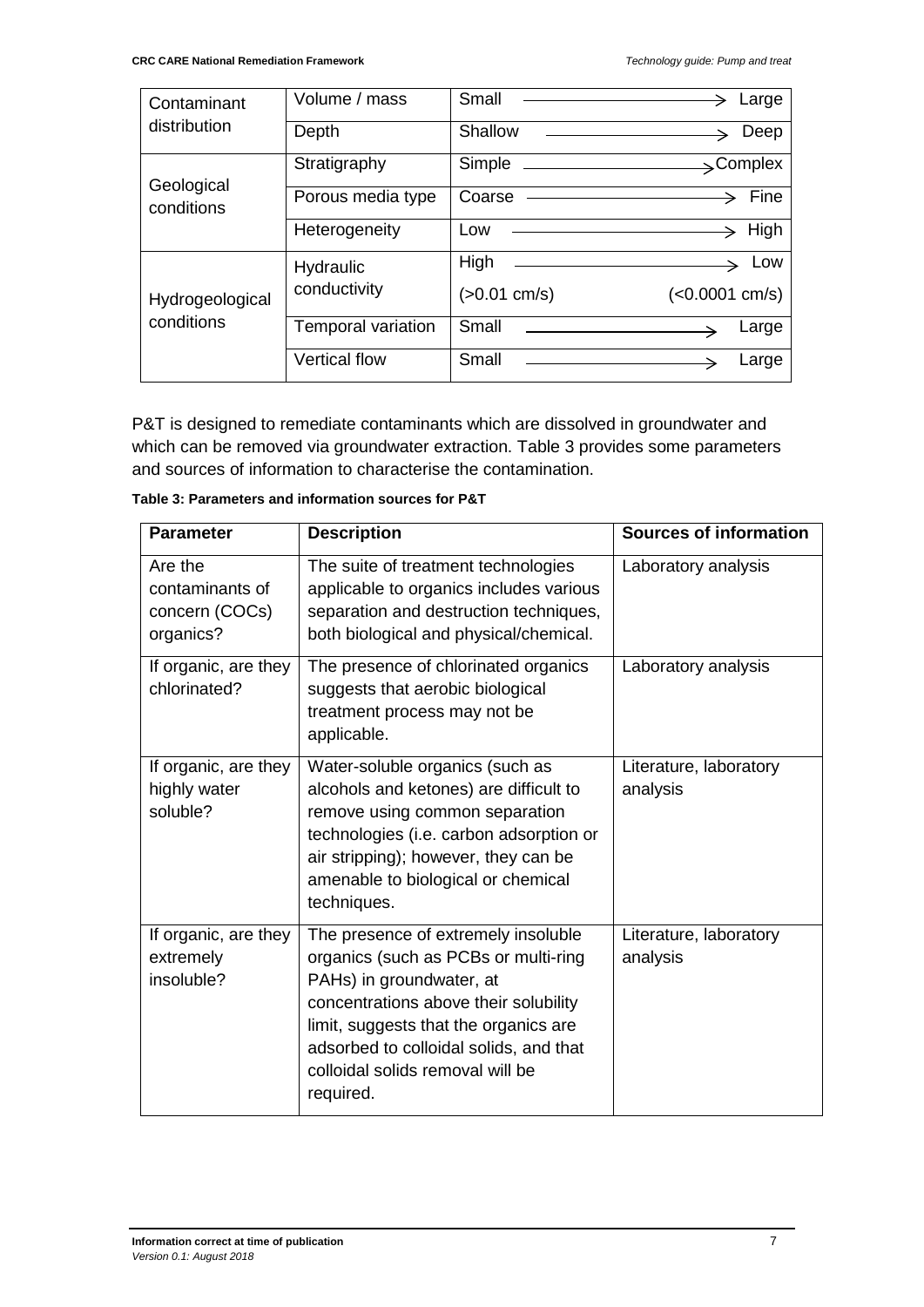| <b>Parameter</b>                                | <b>Description</b>                                                                                                                                                                                       | <b>Sources of information</b>                                                             |
|-------------------------------------------------|----------------------------------------------------------------------------------------------------------------------------------------------------------------------------------------------------------|-------------------------------------------------------------------------------------------|
| Are the COCs<br>inorganic?                      | The suite of technologies applicable to<br>inorganics is generally limited to<br>physical/chemical separation<br>techniques. Some non-metals (i.e.<br>nitrates, ammonia) can be treated<br>biologically. | Laboratory analysis                                                                       |
| Are both organics<br>and inorganics<br>present? | Separate treatment technologies may<br>have to be incorporated in the<br>treatment train, with consideration to<br>the preferred order of treatment.                                                     | Laboratory analysis                                                                       |
| Is the contaminant<br>present as a<br>NAPL?     | Priority should be given to remove the<br>separate phase contaminants (either<br>as LNAPL or DNAPL) to minimise the<br>continuous solubilisation of<br>contaminants into the aqueous phase.              | Laboratory analysis. If<br>NAPL present, analyse<br>for viscosity, density,<br>weathering |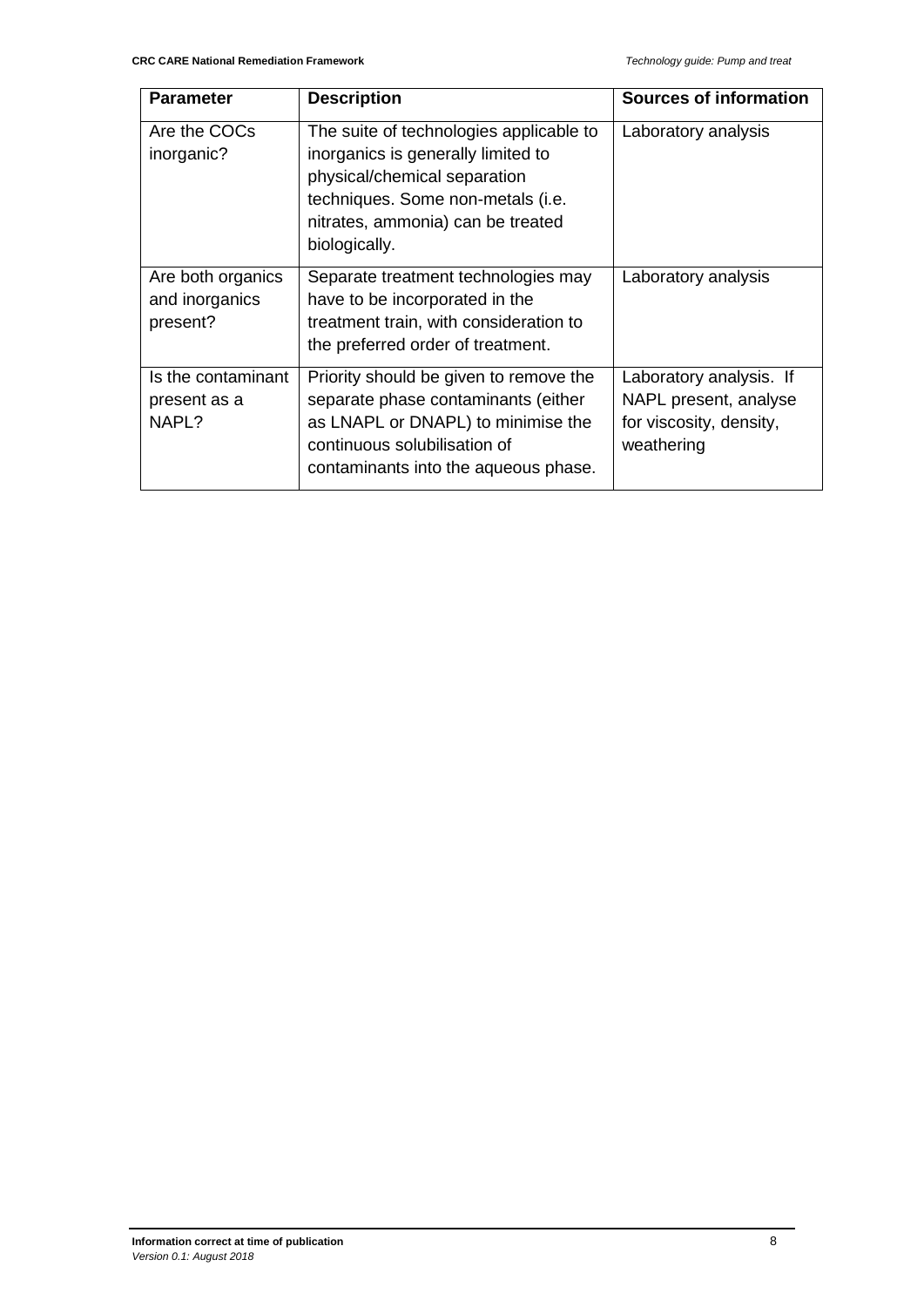### <span id="page-17-0"></span>**4. Treatability studies**

There are generally two types of treatability studies which need to be completed prior to P&T implementation:

- Characterising the hydrogeological limitations on extracting groundwater; and
- Exploring treatment of the extracted groundwater so that it may be managed or disposed of appropriately.

#### <span id="page-17-1"></span>**4.1 Aquifer testing**

Long-term aquifer tests and phased system installations are often cost-effective means of acquiring field scale hydrogeological and P&T design data. Aquifer tests should be conducted to acquire field scale measurements of hydrogeological properties, such as formation permeability, transmissivity and storage coefficient, that are critical to P&T system design. Test results can be used to:

- Determine well pumping rates and drawdowns.
- Assess well locations and pumping rates needed for full-scale operation.
- Evaluate the design of well and treatment system components.
- Estimate capital and operation and maintenance (O&M) costs.

Readers are referred to Driscoll (1986) and US EPA (1990) for more information on procedures for conducting and analysing aquifer tests. The number and duration of tests required to obtain sufficient data to design a P&T system depends on many factors including plume size, the distribution of hydrogeological units, their hydraulic properties, and hydrogeological boundary conditions. In order to calculate basic aquifer properties, pumping tests should be run until steady state conditions are reached.

In general, multiple tests will be warranted at large and complex sites. Test design parameters (including specification of observation well locations, test duration, and pumping rate) can be assessed using groundwater monitoring well (GWMW) hydraulics solutions, groundwater flow models, and/or by conducting short-term step tests. Observation GWMWs should be located close enough to the pumping GWMW to ensure adequate responses to pumping stress. Drawdowns will depend on site specific aquifer hydraulic properties that influence groundwater elevations during the test.

GWMWs should also be located so that data may be used to evaluate heterogeneity and anisotropy, if warranted. Although reasonable estimates of formation transmissivity can generally be obtained using data acquired during the first several hours of pumping (if observation GWMWs are close to the pumping GWMWs), it may be advisable to extend aquifer tests to days or weeks to evaluate capture zones, boundary conditions and groundwater treatability issues. Rising and falling head permeability tests can also be used to augment aquifer test results. However, short term aquifer, and rising and falling head permeability tests, generally are not as reliable indicators of system performance as long term aquifer tests.

Disposal options for aquifer test water are subject to site conditions and regulations but may include discharge to a storm or sanitary sewer, discharge to ground, discharge to surface water, reinjection to the subsurface, or transport to an off-site disposal facility. Regulatory agencies should be contacted to determine disposal requirements.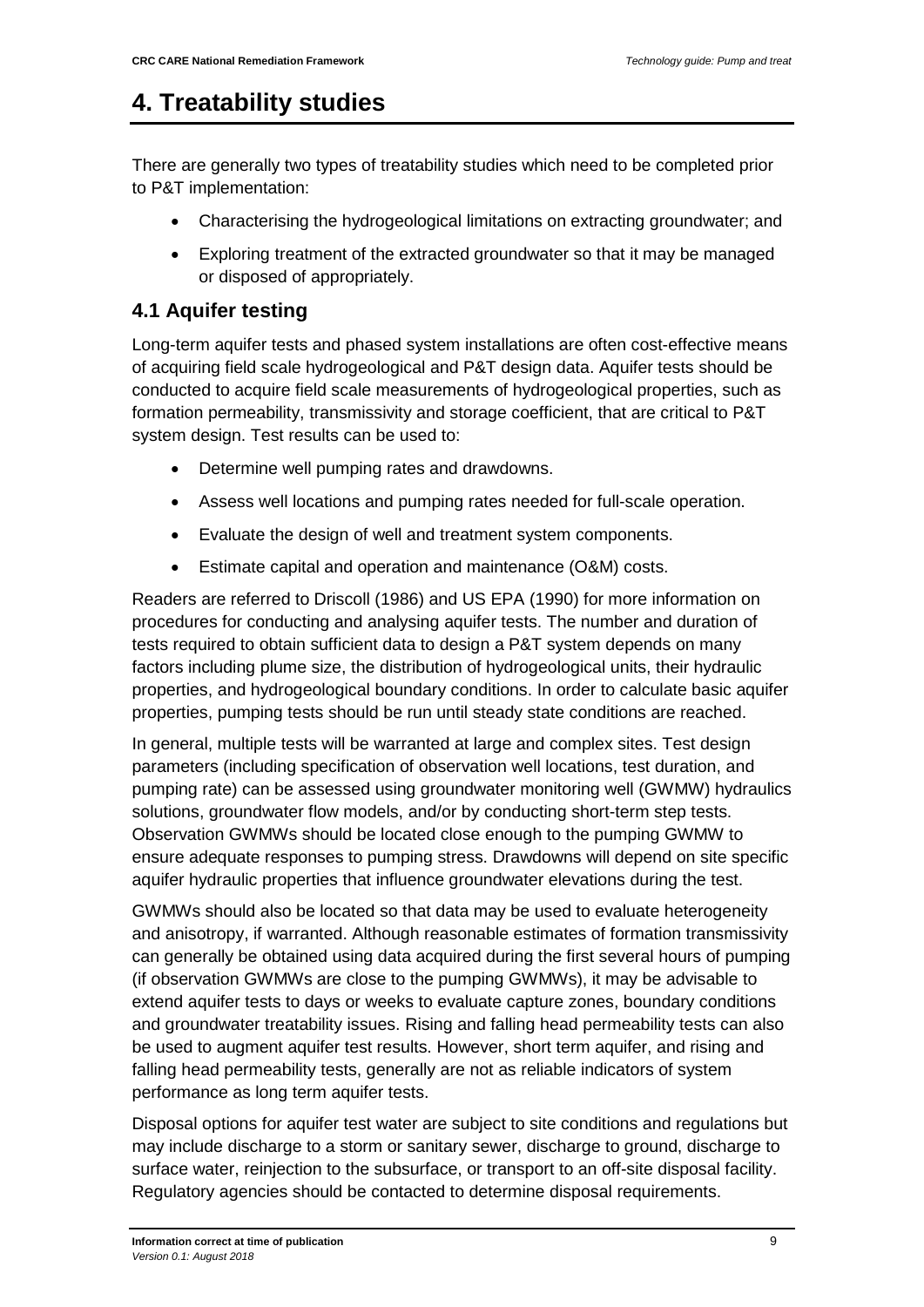Characterising groundwater flow and contaminant transport is particularly challenging in heterogeneous media, especially where contaminants have migrated into fractured rock. Methods for characterising fractured rock settings include drilling/coring, aquifer tests, packer tests, tracer tests, surface and borehole geophysical surveys, borehole flow meter surveys, and air photograph fracture trace analysis.

At the scale of many contaminated sites, complete characterisation of fractured rock (and other heterogeneous media) may be economically infeasible, and unnecessary to design an effective P&T system. The appropriate characterisation methods and levelof-effort must be determined on a site-specific basis.

#### <span id="page-18-0"></span>**4.2 Potential for fluid injection**

Artificial fluid injection/recharge can be used to:

- Achieve or improve hydraulic control;
- Flush contamination zones;
- Deliver amendments (e.g. nutrients, bacteria); and
- Minimise screen clogging.

Effluent from the groundwater treatment plant may be able to be disposed of by recharge, injected above or below the water table via wells, trenches, drains, or surface application (sprinkler, furrow, or basin infiltration). Recharge is typically controlled by maintaining the water level in injection wells or drains or by pumping at specified rates. Regulatory agencies should be contacted to determine injection permit requirements.

Aspects of site characterisation important to fluid injection design include determination of:

- Site stratigraphy and permeability distribution;
- Hydrogeological boundary conditions;
- Possible injection rates and resulting hydraulic head and groundwater flow patterns; and
- The potential for well and formation clogging due to injection.

Potential problems with the use of injection include undesired horizontal or vertical contaminant migration due to the increased hydraulic gradients. Sites where injection is to be used should be carefully characterised and monitored to ensure that contamination issues are not exacerbated.

Hydraulic parameters estimated from analysis of standard aquifer tests are often used to design injection systems. Constant head, constant-rate, and stepped rate or head injection tests can also be conducted to evaluate hydraulic properties and injection potential using standard aquifer test procedures. More discrete techniques (e.g. packer tests, borehole flow meter surveys) may be desirable to identify high permeability zones. Hydraulic heads and groundwater flow patterns resulting from injection can be examined and predicted using well or drain hydraulics equations and groundwater flow models.

Such analysis can also be used to determine potential injection rates, durations and monitoring locations for injection tests. In addition to helping estimate formation hydraulic properties, injection tests provide information on clogging issues that can be critical to injection design.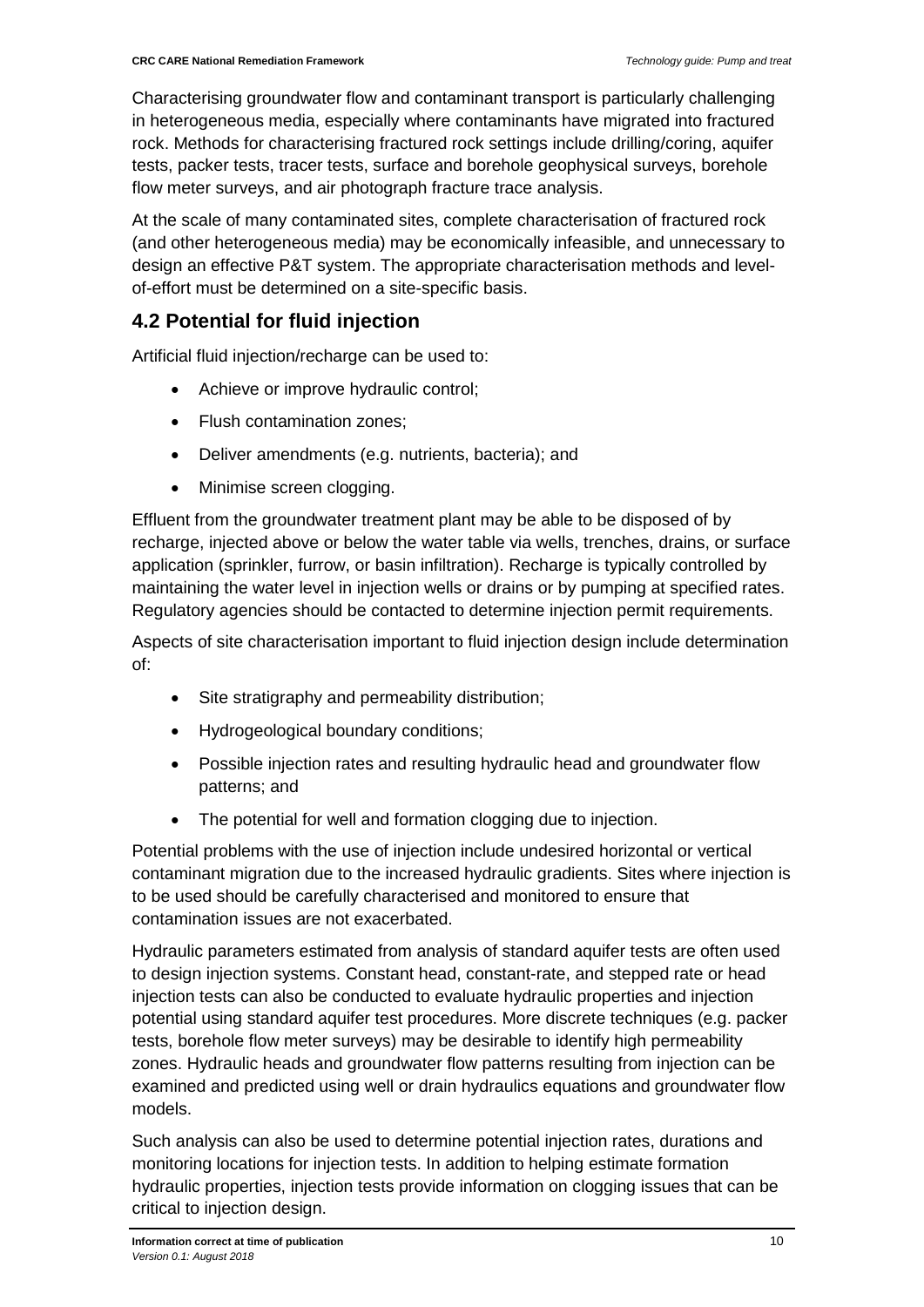The most common problem associated with fluid injection is permeability reduction due to clogging of screen openings. This causes a decline in injection rates. Clogging can result from physical filtration of solids suspended in injected water, chemical precipitation of dissolved solids, or the excessive growth of microorganisms (also known as bio-fouling).

In general, the injection capacity of a system is often overdesigned by a significant factor (e.g. 1.5 to 2) to account for loss of capacity under operating conditions due to such problems as permeability reduction and the temporary loss of capacity during GWMW maintenance. The optimal degree of overdesign is site specific and will depend on such factors as the rate at which clogging occurs and the cost of maintenance.

The potential for GWMW clogging and correction measures can be examined by analysis of the injected fluid and bench scale testing. In general, injection water should contain:

- No suspended solids to minimise clogging;
- Little or no dissolved oxygen, nutrients, and microbes to minimise bio-fouling; and
- Low concentrations of constituents that may precipitate with changes in pH, redox, pressure, and temperature conditions (e.g. iron and manganese).

Column permeation tests can be conducted to examine changes in hydraulic conductivity resulting from injection. Due to the potential significance of many hydrogeological, physical, and chemical factors, however, fluid injection is best evaluated by conducting extended injection tests during which injection rates and hydraulic heads are monitored carefully. Results of field tests help define formation hydraulic properties, potential injection rates, injection well spacing, mounding response and clogging potential. Dissolved or suspended solids may need to be removed from water by aeration, flocculation, and filtration prior to injection. Similarly, nutrients and/or dissolved oxygen may need to be removed to prevent bio-fouling. Water should be injected below the water table through a pipe to prevent its aeration in the well.

Injecting warm water can also promote bio-fouling. Clogging problems can be minimised by overdesigning injection capacity (e.g. by installing more GWMWs, longer screens, etc.) and implementing a regular GWMW maintenance program. Extraction and injection rate monitoring and GWMW inspection, using a downhole video camera or other means, can help identify GWMWs in need of treatment or replacement. Periodic rehabilitation of GWMWs or drains (by surging, jetting, chlorination, or acid treatment) may be required to restore declining injection rates. Chemical incrustation can be addressed by acid treatment, backwashing, mechanical agitation (with a wire brush or surge block), and pumping. Strong oxidising agents, such as a chlorine solution, can be used in conjunction with backwashing, mechanical agitation, and pumping to treat wells damaged by slime-producing bacteria. Acidification and chlorination, however, may interfere with interpretation of groundwater chemistry data. Fine particles can be removed (to some extent) using standard GWMW development techniques. Experienced well drillers should be contacted for advice on rehabilitation methods. These potential problems need to be considered when projecting P&T costs. Significant maintenance may be required at many sites to retain desired injection capacity. Readers are directed to Pyne (1995) for more detailed discussions of the engineering aspects of water injection.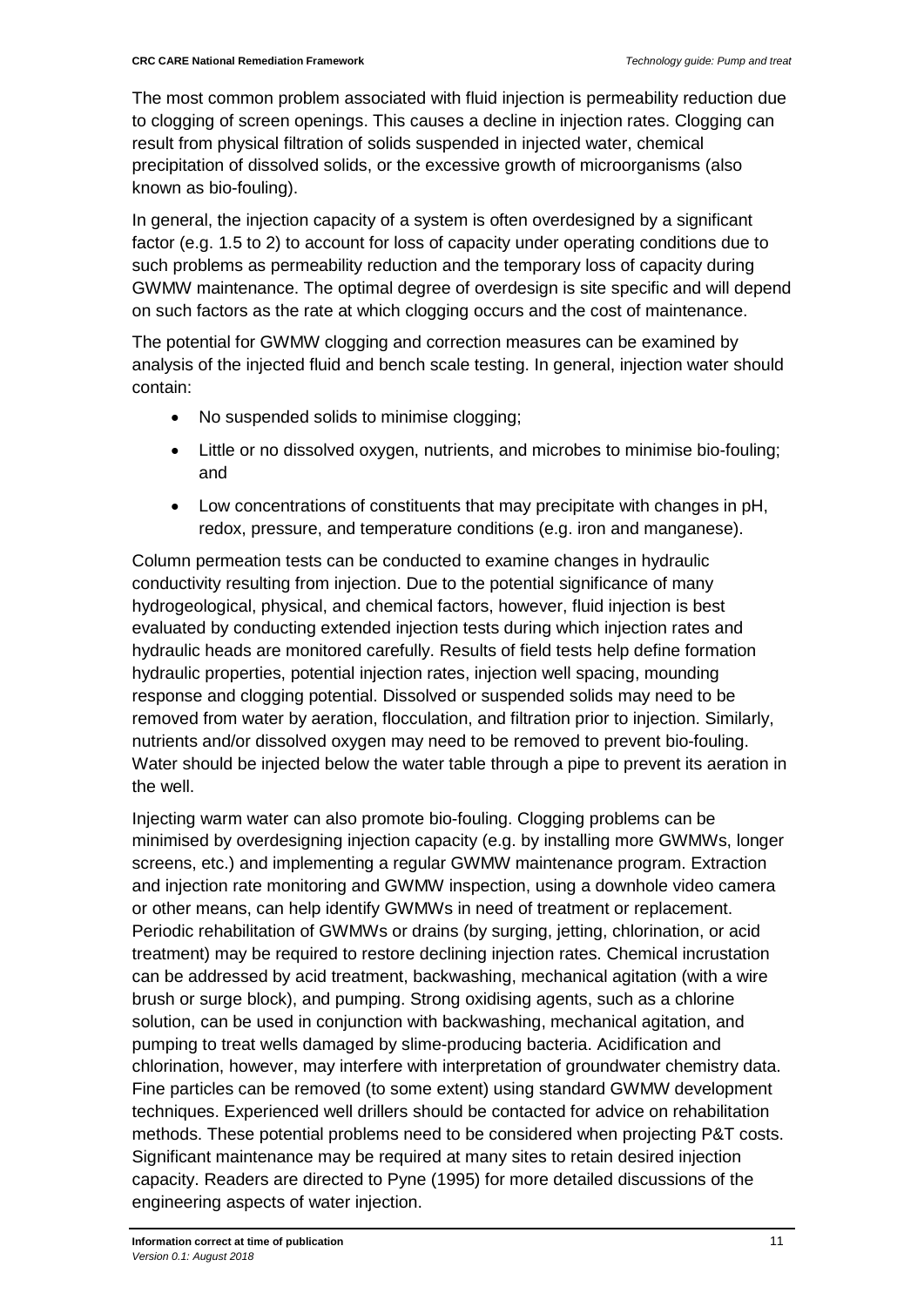#### <span id="page-20-0"></span>**4.3 Chemical enhancement**

Chemical enhancement of P&T systems can accelerate aquifer remediation, however there are many aspects of chemical enhancement that need to be known before these techniques can be successfully implemented.

The reactive agents may be chosen to:

- Increase adsorption capability;
- Change the redox state of the contaminant;
- Act as a surfactant;
- Oxidise or ionise the contaminant; or
- Substitute the contaminant in a precipitate.

If the reactive agents are chosen on the basis of incorrectly identified limiting processes, there is a risk that the reactive agents will provide no net benefit and may even prolong remediation.

When a reactive agent is found that specifically addresses the limiting chemical process, other considerations must be investigated to assure successful implementation. The key areas of concern in any chemical enhancement method are the:

- Delivery of the reactive agent to those areas of the aquifer where it is needed;
- Enhanced removal of the target contaminants by the reactive agent;
- Removal of the reactive agent from subsurface; and
- Impact of the reactive agent on the treatment of the target contaminant and the volume of sludge to be disposed of.

Figure 2 is a schematic of how chemical enhancement can be used as a supplement to P&T systems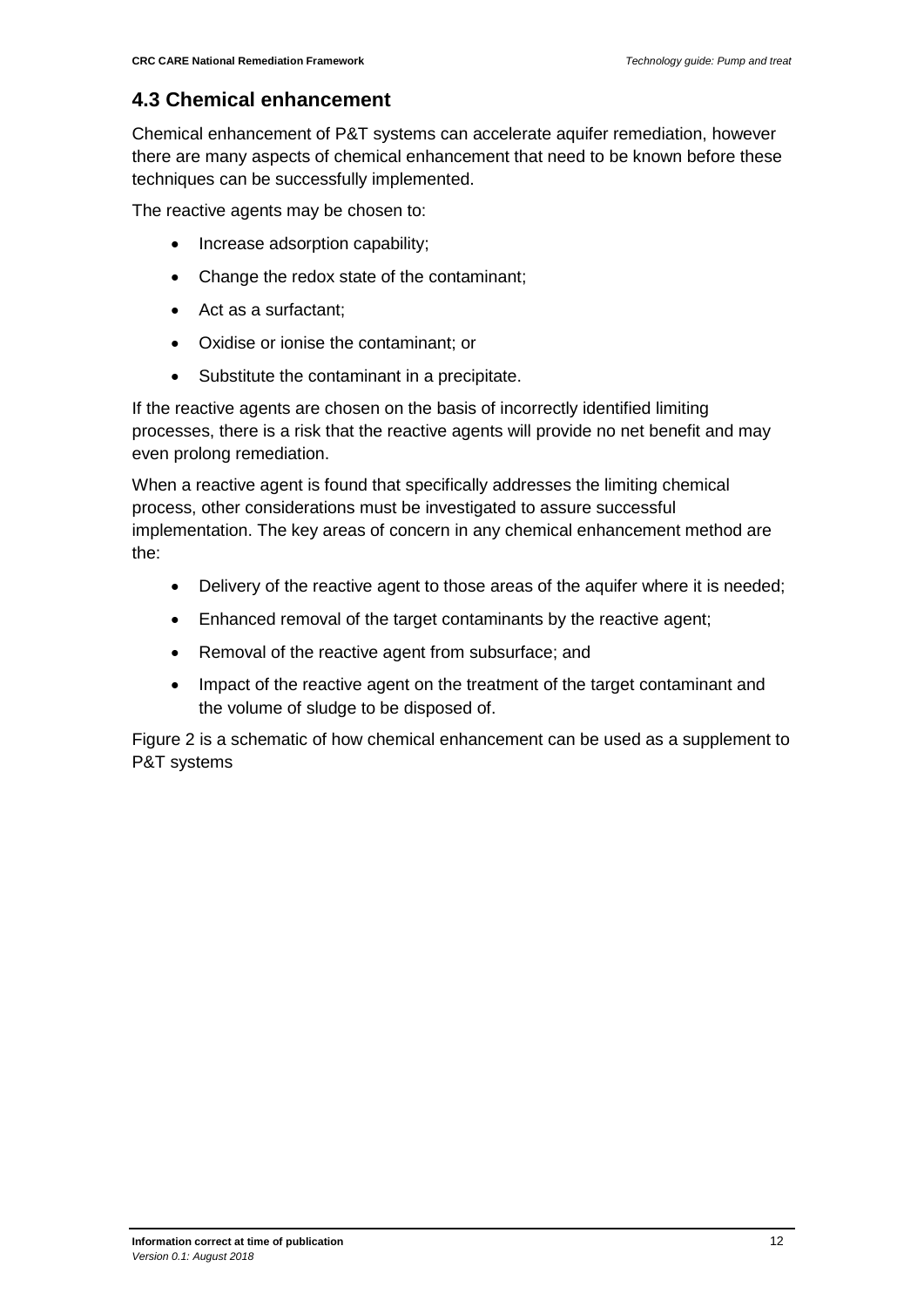

**Figure 2: Schematic of using chemical enhancement to supplement P&T systems**

#### <span id="page-21-0"></span>**4.4 Treatment technologies**

Once contaminated groundwater has been extracted, it typically must be treated prior to discharge / disposal. As such, treatability studies for P&T systems typically involve assessing which above ground treatment technique(s) is/are the most appropriate.

Treatability data needed for design of groundwater treatment systems generally should be acquired by conducting chemical analyses and treatability studies on contaminated groundwater extracted during aquifer tests. Analysis of water samples obtained at different times during an aquifer test often will provide data regarding the initial range of contaminant concentrations in influent water to the treatment plant.

Bench tests and pilot trials are valuable means for evaluating the feasibility of different processes for treating contaminated groundwater. Bench tests use small quantities of extracted groundwater to provide:

- Preliminary data on various treatment processes;
- Pre-treatment requirements; and
- Estimates of costs.

During pilot scale tests, skid-mounted or mobile pilot equipment is operated to study the effect of varying system parameters (e.g. flow rate) on treatment results and to identify potential problems, such as chemical precipitation of dissolved iron and manganese in an air stripper.

Air stripping and granular activated carbon (GAC) units may be used to remove organic compounds from groundwater during aquifer tests and ion exchange/adsorption can be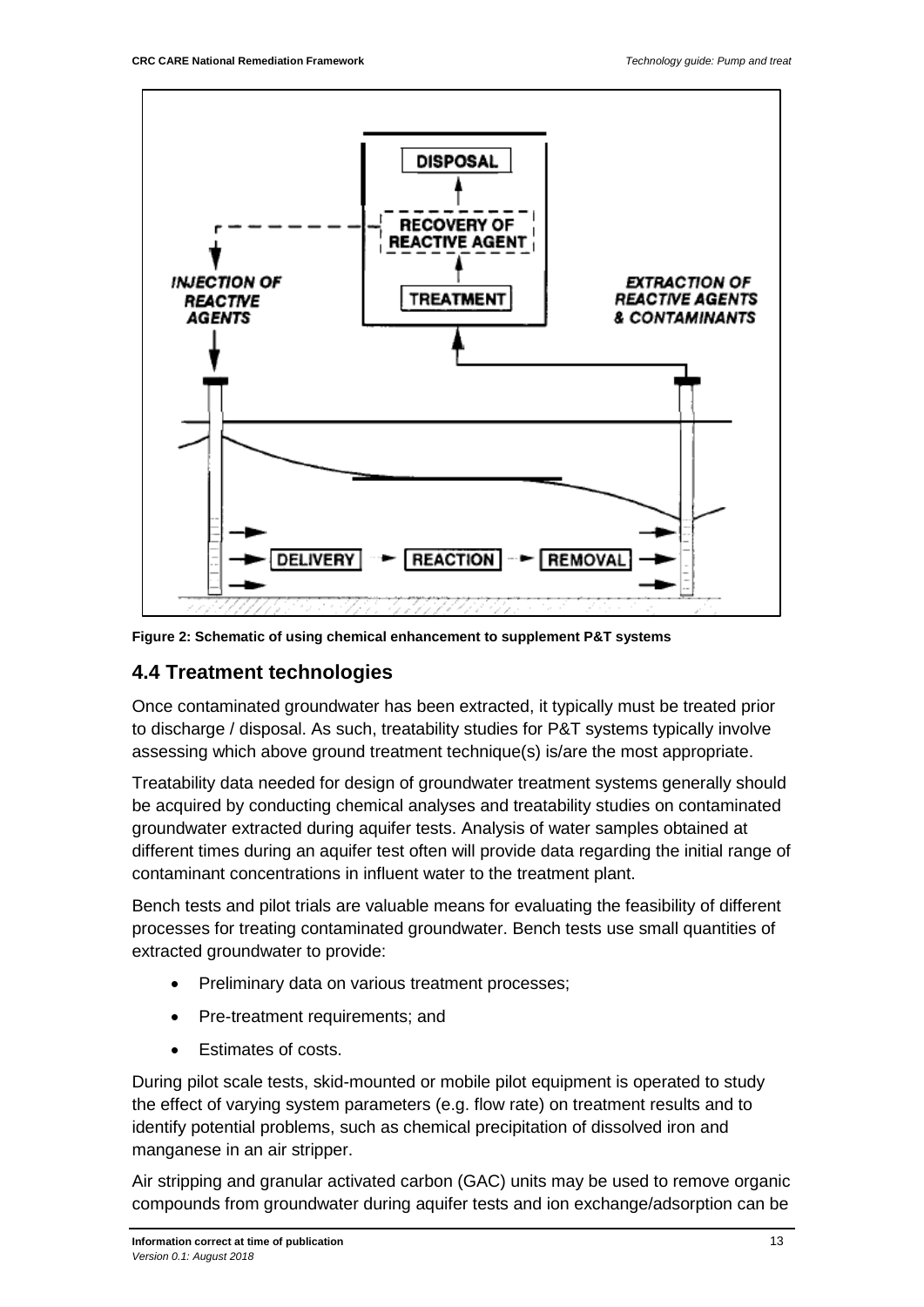used to remove most metals. Air stripping is generally more cost-effective than GAC for treating volatile organic compounds when flow rates exceed approximately 15 L/min, but may require additional vapour phase treatment.

Treatment methods for P&T systems generally fall into two main categories, biological and physical/chemical. A description of these is presented in Table 4.

| Category               | <b>Description</b>                                                                                                                                                                                                                                              | <b>Type</b>                                                                                                                                                                                                                                                                                                                        |
|------------------------|-----------------------------------------------------------------------------------------------------------------------------------------------------------------------------------------------------------------------------------------------------------------|------------------------------------------------------------------------------------------------------------------------------------------------------------------------------------------------------------------------------------------------------------------------------------------------------------------------------------|
| <b>Biological</b>      | Uses micro-organisms to<br>degrade organic compounds<br>and materials into inorganic<br>products.<br>These methods may be<br>applicable for treatment of<br>organic compounds if<br>concentrations are low and<br>the biological processes are<br>not inhibited | Activated sludge systems<br>$\bullet$<br>A sequencing batch reactor<br>$\bullet$<br>Powdered activated carbon in<br>$\bullet$<br>activated sludge (biophysical<br>system)<br>Rotating biological contactors<br>An aerobic fluidised bed biological<br>reactor                                                                      |
| Physical /<br>Chemical | Physical, chemical, or a<br>combination of physical and<br>chemical methods can be<br>used to remove contaminants<br>from groundwater                                                                                                                           | Air stripping<br>$\bullet$<br>Granular activated carbon (GAC)<br>٠<br>Ion exchange<br>$\bullet$<br>Reverse osmosis<br>$\bullet$<br>Chemical precipitation of metals<br>$\bullet$<br><b>Chemical oxidation</b><br>$\bullet$<br>Chemically assisted clarification<br>$\bullet$<br>Filtration<br>Ultraviolet (UV) radiation oxidation |

**Table 4: Description of treatment methods**

Table 5 provides a summary of key aspects of treatment technologies commonly used in conjunction with P&T systems.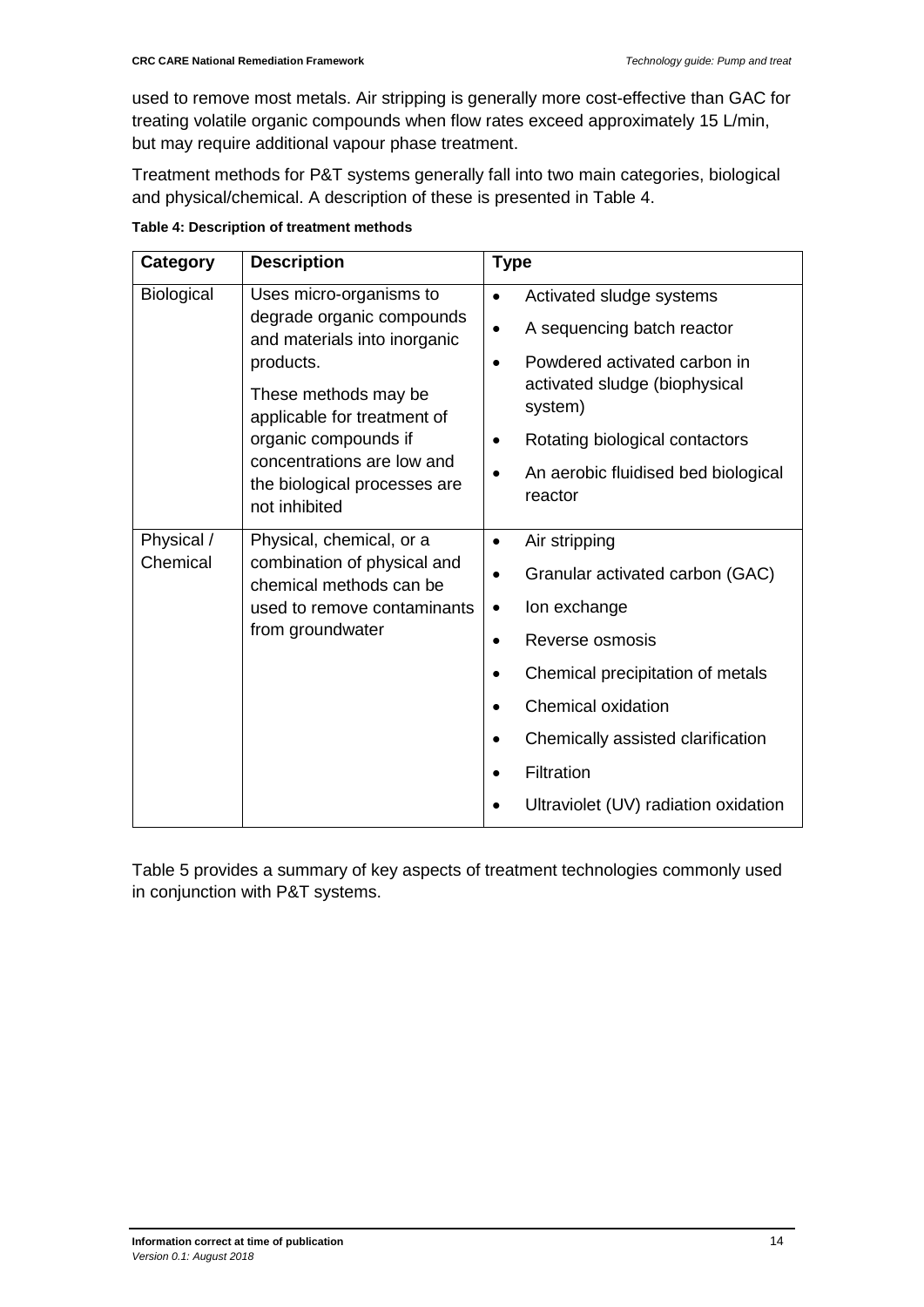#### **Table 5 Summary of key aspects of treatment technologies**

| Type of<br>contaminant | <b>Technology</b>       | <b>General advantages</b>                                                                                  | <b>General disadvantages</b>                                                                                   |  |  |  |
|------------------------|-------------------------|------------------------------------------------------------------------------------------------------------|----------------------------------------------------------------------------------------------------------------|--|--|--|
| Organic                | Air stripping           | Appropriate for most VOCs and some SVOCs;                                                                  | Not appropriate for many SVOCs and other non-VOCs<br>$\bullet$                                                 |  |  |  |
|                        |                         | Low operator labour needs relatively low O&M<br>$\bullet$<br>costs relatively low capital costs            | Off-gas often needs treatment<br>$\bullet$                                                                     |  |  |  |
|                        | <b>GAC</b>              | Appropriate for many organic compounds,<br>including VOCs, SVOCs, and other non-VOCs                       | Not appropriate for some organic compounds (usually<br>$\bullet$<br>low molecular weight VOCs)                 |  |  |  |
|                        |                         | Remove some metals and other inorganics<br>(generally < 90% efficient)                                     | More likely to need pre-treatment for solids removal than<br>$\bullet$<br>air stripping                        |  |  |  |
|                        |                         | Low operator labour needs<br>$\bullet$                                                                     | Off gas may need dehumidifying prior to GAC to prevent<br>$\bullet$<br>condensation and wetting                |  |  |  |
|                        |                         | Relatively low O&M costs (when used for<br>appropriate situations)                                         | May require backwashing as a maintenance measure<br>$\bullet$                                                  |  |  |  |
|                        |                         | Relatively low capital costs                                                                               | Production of a waste material containing high<br>concentrations of the contaminant                            |  |  |  |
|                        | Polymeric<br>resin      | Appropriate for some constituents that are not<br>$\bullet$<br>effectively treated by GAC                  | Contaminant specific and not appropriate for process<br>$\bullet$<br>water with many constituents              |  |  |  |
|                        |                         | Low operator labour needs                                                                                  | More expensive than GAC for many common<br>$\bullet$<br>contaminants at typical concentrations found in ground |  |  |  |
|                        |                         | Effective for high contaminant concentrations,<br>especially with on-site regeneration                     | water                                                                                                          |  |  |  |
|                        |                         |                                                                                                            | Need for regeneration or disposal of resin.                                                                    |  |  |  |
|                        | Biological<br>treatment | Often effective for constituents that are not<br>$\bullet$<br>easily removed by air stripping or GAC (e.g. | Relatively operator intensive relative to air stripping or<br>$\bullet$<br><b>GAC</b>                          |  |  |  |
|                        |                         | ketones, ammonia)<br>Fixed-film units reduce nutrient usage                                                | Generates solids that may need disposal                                                                        |  |  |  |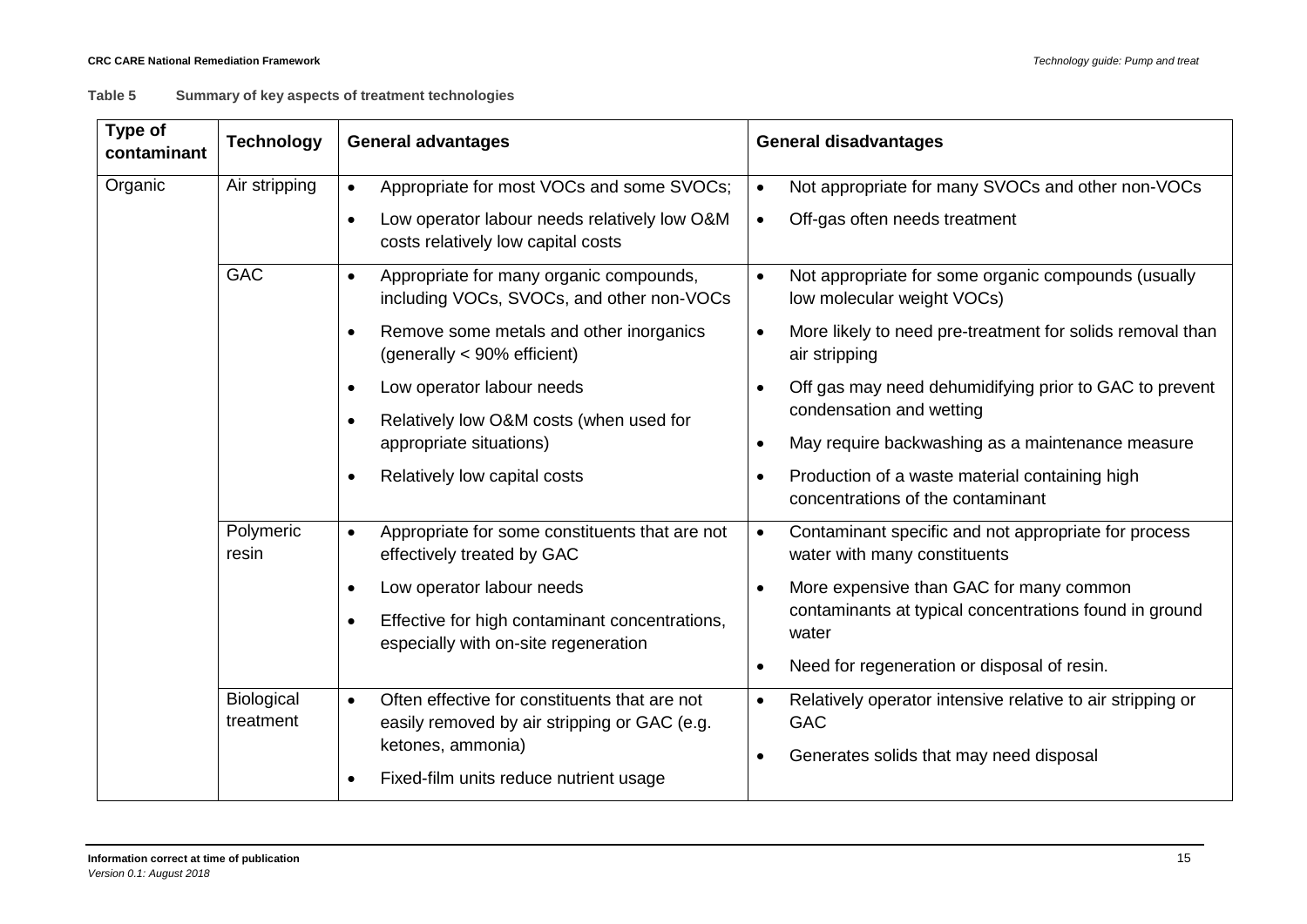| Type of<br>contaminant | <b>Technology</b>                                  | <b>General advantages</b>                                                                                                                                                                                                                         | <b>General disadvantages</b>                                                                                                                                                                                                                                           |  |  |
|------------------------|----------------------------------------------------|---------------------------------------------------------------------------------------------------------------------------------------------------------------------------------------------------------------------------------------------------|------------------------------------------------------------------------------------------------------------------------------------------------------------------------------------------------------------------------------------------------------------------------|--|--|
|                        | UV oxidation                                       | Destroys wide range of organic compounds on-<br>site and does not need off-gas treatment<br>Appropriate for some constituents that are not<br>easily removed by other methods (e.g., 1,4-<br>Dioxane)<br>Can avoid waste production.<br>$\bullet$ | High capital costs relative to air stripping and/or GAC<br>$\bullet$<br>Often has higher O&M costs than air stripping or GAC<br>$\bullet$<br>More likely to need pre-treatment for metals and/or solids<br>$\bullet$<br>(to prevent fouling) than air stripping or GAC |  |  |
| Inorganic              | Filtration                                         | Low operator labour needs<br>$\bullet$<br>Often relatively low capital and O&M costs<br>$\bullet$                                                                                                                                                 | Does not remove dissolved substances.<br>$\bullet$<br>May not be sufficient to remove colloidal solids and/or<br>$\bullet$<br>metals to discharge standards<br>Filter cake or bag or cartridge filters might need frequent<br>$\bullet$<br>replacement and disposal    |  |  |
|                        | Settling<br>and/or metals<br>Precipitation         | Effective and reliable for metals removal<br>$\bullet$<br>including chromium and arsenic (with proper<br>pH adjustments, and addition of an oxidant if<br>necessary)                                                                              | Operator intensive<br>$\bullet$<br>Relatively high capital and O&M costs relative to other<br>$\bullet$<br>treatment components<br>May generate a substantial amount of solids that need<br>$\bullet$<br>disposal                                                      |  |  |
|                        | Solid phase<br>partitioning<br>and ion<br>exchange | Low operator labour needs<br>$\bullet$<br>Available for various metals<br>$\bullet$<br>Can achieve very low concentrations                                                                                                                        | Need for regeneration of resin, disposal of regenerant<br>$\bullet$<br>Not cost-effective for high concentrations<br>$\bullet$<br>Not for removal of multiple constituents<br>$\bullet$                                                                                |  |  |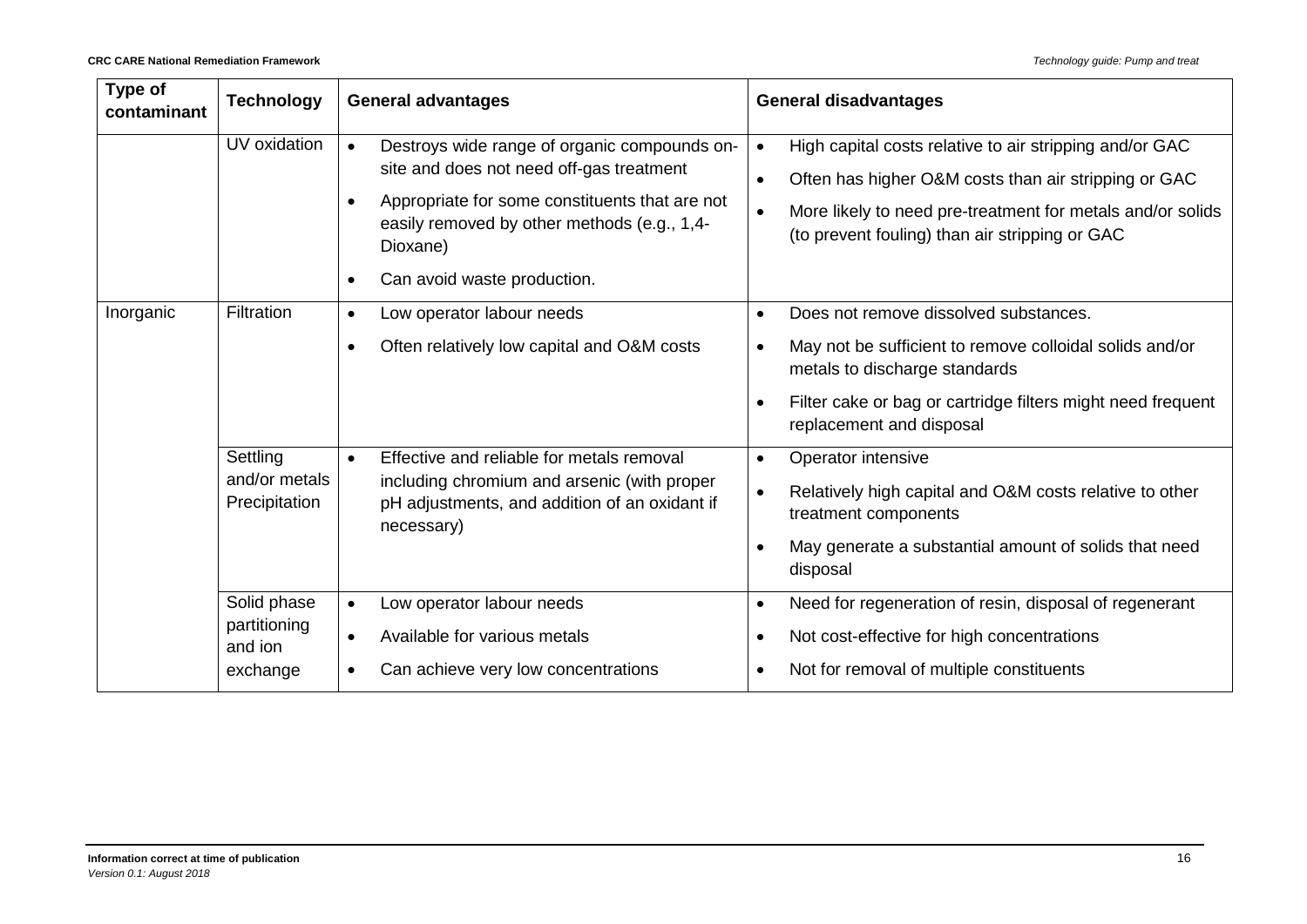#### Figure 3 presents a matrix showing which treatment methods apply to particular chemical compounds.

| Contaminants                             | Neutralization | Precipitation | Coprecipitation/Coagulation | UV/Ozone | Chemical Oxidation | Reduction        | Distillation | Air Stripping | Steam Stripping | <b>Activated Carbon</b> | Evaporation | Gravity Separation | Flotation | Membrane Separation* | Ion Exchange | Filtration | Biological | Electrochemical |  |
|------------------------------------------|----------------|---------------|-----------------------------|----------|--------------------|------------------|--------------|---------------|-----------------|-------------------------|-------------|--------------------|-----------|----------------------|--------------|------------|------------|-----------------|--|
| <b>Metals</b>                            |                |               |                             |          |                    |                  |              |               |                 |                         |             |                    |           |                      |              |            |            |                 |  |
| <b>Heavy metals</b>                      | x              |               |                             | х        | x                  | $\circ$          | X            | X             | x               |                         |             |                    | x         |                      |              |            | x          |                 |  |
| <b>Hexavalent chromium</b>               | X              |               | х                           | Х        | x                  |                  | X            | Χ             | X               | Ω                       |             |                    | Χ         | О                    |              | X          | х          |                 |  |
| Arsenic                                  | X              |               |                             |          |                    | X                | X            | X             | X               | $\circ$                 | Χ           |                    | X         |                      |              |            | X          | X               |  |
| Mercury                                  | х              |               |                             | х        | х                  |                  | x            | Χ             | X               |                         | Х           | Ο                  | Х         | Ω                    |              |            | x          | х               |  |
| Cyanide                                  | X              | X             | x                           |          |                    | X                | Χ            | Χ             | Χ               | X                       |             | x                  | Χ         |                      |              | Χ          | O          | $\circ$         |  |
| Corrosives                               |                |               | Χ                           | Χ        | Χ                  | Χ                | $\circ$      | Χ             | Χ               | X                       | X           | X                  | Χ         | X                    | Χ            | Χ          | Χ          | X               |  |
| <b>Volatile organics</b>                 | X              | X             | Χ                           | Ω        |                    | Χ                |              |               |                 |                         | X           | X                  | X         | $\circ$              | $\circ$      | X          | $\circ$    | X               |  |
| <b>Ketones</b>                           | X              | Χ             | Χ                           | O        |                    | Х                |              |               |                 | х                       | X           | X                  | Χ         | X                    | Χ            | X          |            | X               |  |
| Semivolatile organics                    | Χ              | ∩             |                             |          |                    | Χ                |              | х             |                 |                         |             |                    | ∩         |                      |              | Χ          |            | X               |  |
| Pesticides                               | X              |               |                             |          |                    | Χ                |              | Χ             |                 |                         |             |                    | О         |                      |              |            |            | X               |  |
| <b>PCBs</b>                              | X              |               |                             |          |                    | X                |              | x             | x               |                         |             |                    |           |                      |              |            |            | X               |  |
| <b>Dioxins</b>                           | Χ              |               |                             |          |                    | х                |              | X             | Χ               |                         |             |                    |           |                      |              |            |            | X               |  |
| Oil and grease/floating<br>products      | X              |               |                             | x        | X                  | X                |              | X             | X               | X                       |             |                    |           |                      |              |            | O          | X               |  |
| • Applicable<br>O Potentially Applicable |                |               |                             |          |                    | X Not Applicable |              |               |                 |                         |             |                    |           |                      |              |            |            |                 |  |

**Figure 3: Applicability of treatment technologies to contaminated groundwater**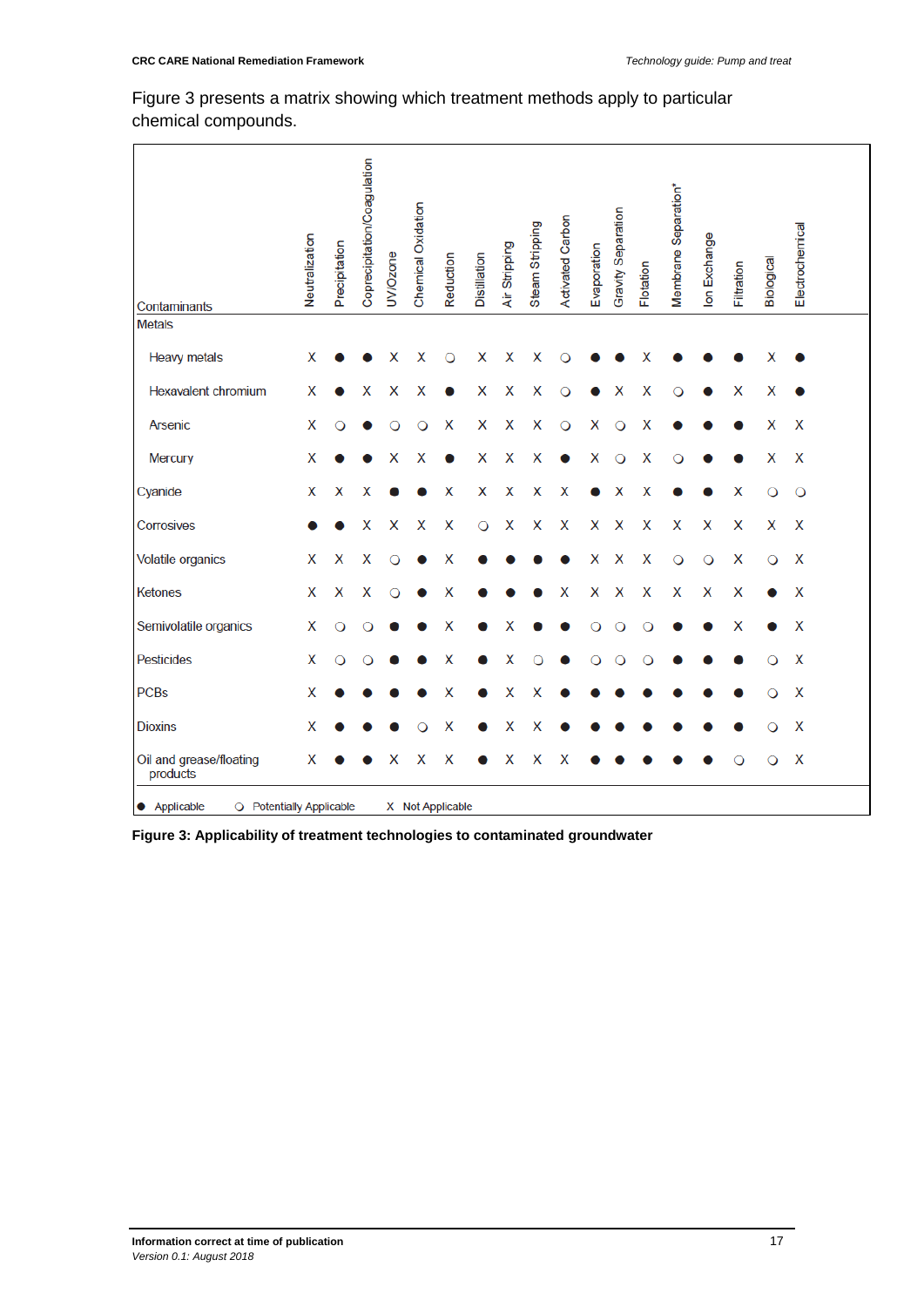# <span id="page-26-0"></span>**5. Design**

There are several parameters that must be considered when designing a P&T system. These are described in Table 6 below.

| Table 6: Parameters pertinent to the design of P&T systems |  |  |  |
|------------------------------------------------------------|--|--|--|
|------------------------------------------------------------|--|--|--|

| <b>Parameter</b>                                                                                                 | <b>Description</b>                                                                                                                                                                                                                                                                                                                                                                                            |
|------------------------------------------------------------------------------------------------------------------|---------------------------------------------------------------------------------------------------------------------------------------------------------------------------------------------------------------------------------------------------------------------------------------------------------------------------------------------------------------------------------------------------------------|
| Design flow rate                                                                                                 | Expected flow rate of P&T system calculated from estimated<br>extraction rates necessary to achieve remediation objectives<br>(e.g. plume capture). This value should be used to select<br>treatment components and to calculate the design mass<br>removal rate.                                                                                                                                             |
| Hydraulic capacity                                                                                               | Maximum expected flow rate of P&T system, generally<br>calculated by multiplying the design flow rate by a factor of<br>safety greater than 1.0. This value should be used to size<br>pumps, piping, and tanks but should not be used to calculate<br>the design mass removal rate                                                                                                                            |
| Design influent<br>concentration (for<br>each constituent or<br>class of<br>constituents in<br>system influent): | Expected blended influent concentration from all extraction<br>sources based on concentrations obtained from sustained<br>pumping conditions (e.g. after more than 24 hours of pumping<br>in a pumping trial; not from routine monitoring data). This value<br>should be used to calculate the design mass removal rate.                                                                                      |
| Maximum influent<br>concentration (for<br>each constituent or<br>class of<br>constituents in<br>system influent) | Maximum expected blended influent concentration from<br>combined extraction, typically calculated by multiplying the<br>design influent concentration by a factor of safety between 1.0<br>and 2.0. The treatment system should be able to handle this<br>concentration. This value should be used to help select a<br>treatment process, but should not be used to calculate the<br>design mass removal rate |
| Design mass<br>loading rate (for<br>each constituent or<br>class of<br>constituents in<br>system influent):      | Estimated mass loading rate (kilograms per day) to the<br>treatment plant of contaminants in extracted ground water,<br>calculated by multiplying the design flow rate by the design<br>influent concentration. This value should be used for estimating<br>materials/utilities usage when analysing costs of various<br>treatment options.                                                                   |

#### <span id="page-26-1"></span>**5.1 Design flow rates**

P&T design flow rates are refined by performing field tests, modelling alternative injection / extraction schemes, and monitoring system performance. The first step in establishing design criteria, after characterising pre-remediation groundwater flow patterns and contaminant distributions, is to determine the desired containment and/or restoration area (two-dimensional) and volume (three-dimensional). These should be clearly specified in the remedial design and monitoring plans.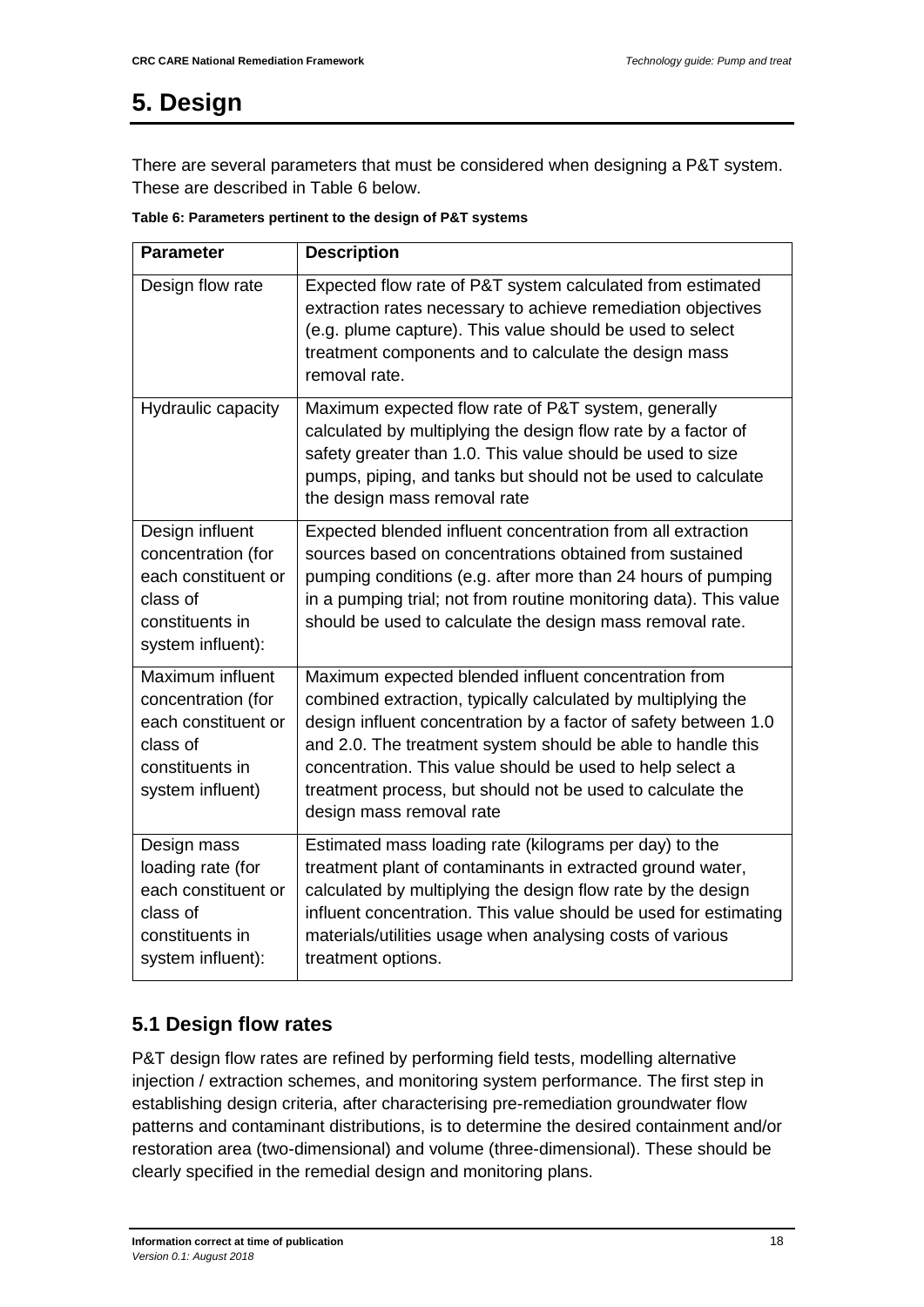#### <span id="page-27-0"></span>**5.2 Capture zone analysis**

After defining the proposed containment area, a capture zone analysis is conducted to design the P&T system and a performance monitoring plan is developed based on the predicted flow field. The capture zone of an extraction well or drain refers to that portion of the subsurface containing groundwater that will ultimately discharge to the well or drain.

It is important to realise that the capture zone of a well is not coincident with its drawdown zone of influence (or cone of depression), the extent of which depends largely on aquifer transmissivity and pumping rate under steady conditions. This is because the shape of the capture zone also depends on the natural hydraulic gradient. Relatively high natural hydraulic gradients result in narrow capture zones that do not extend far in the down gradient direction. Therefore, some side gradient and down gradient areas within the cone of depression of an extraction well will be beyond the capture zone. Figure 4 illustrates this concept.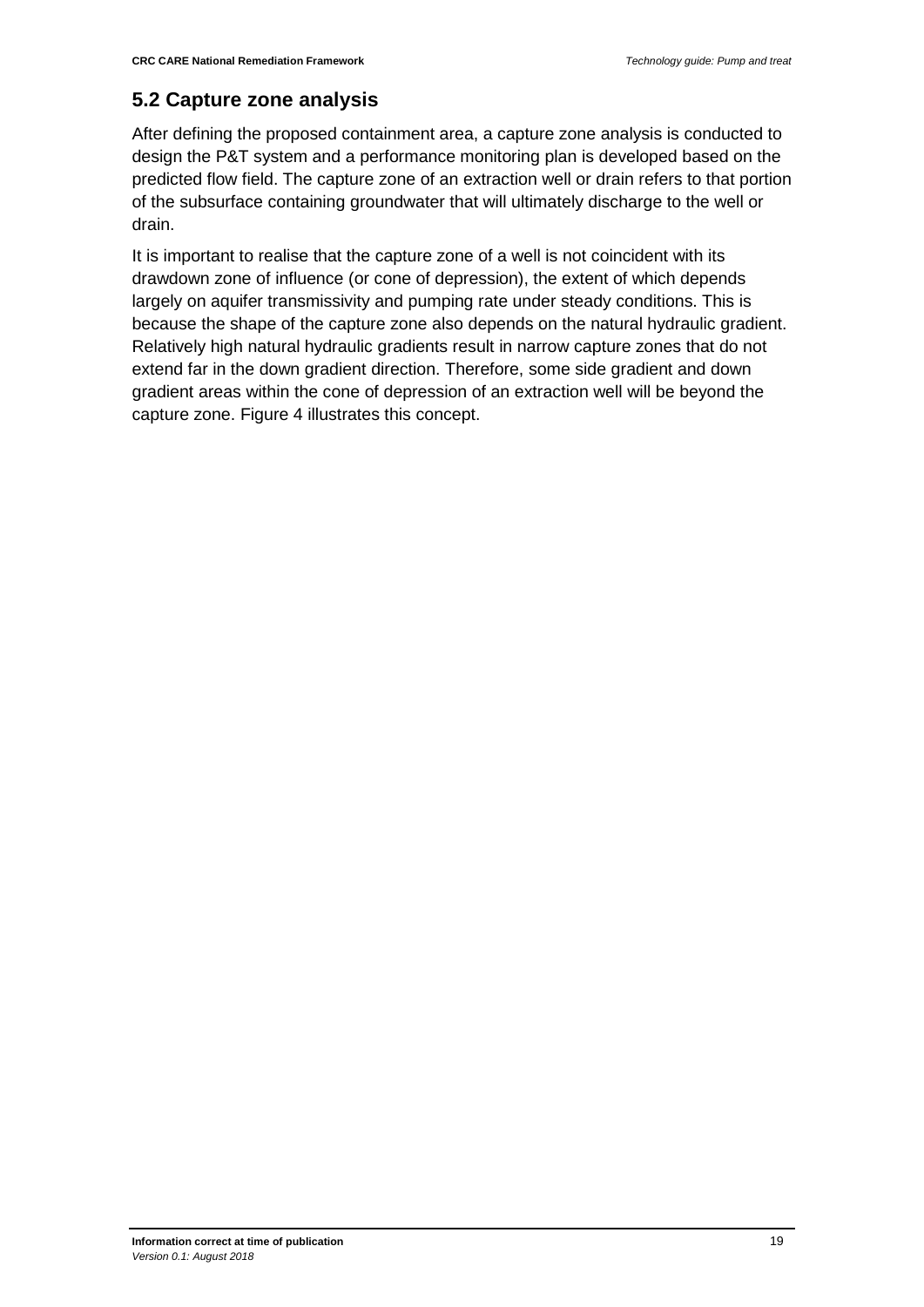

**Figure 4: Schematic illustrating the difference between drawdown and capture**

### <span id="page-28-0"></span>**5.3 Design influent concentration**

With respect to estimating design influent concentrations, this can be calculated using data from representative wells, which should be averaged (weighted based on the flow per well) to give the design influent concentrations for each constituent. The use of concentration data obtained during sustained pumping conditions, rather than during non-pumping or low flow conditions, reduces the chance of over designing the system to handle an erroneously high mass removal rate.

#### <span id="page-28-1"></span>**5.4 Efficient Pumping Operations**

Removal of contaminated groundwater should be a dynamic process that uses information on the response of the groundwater system to improve the efficiency of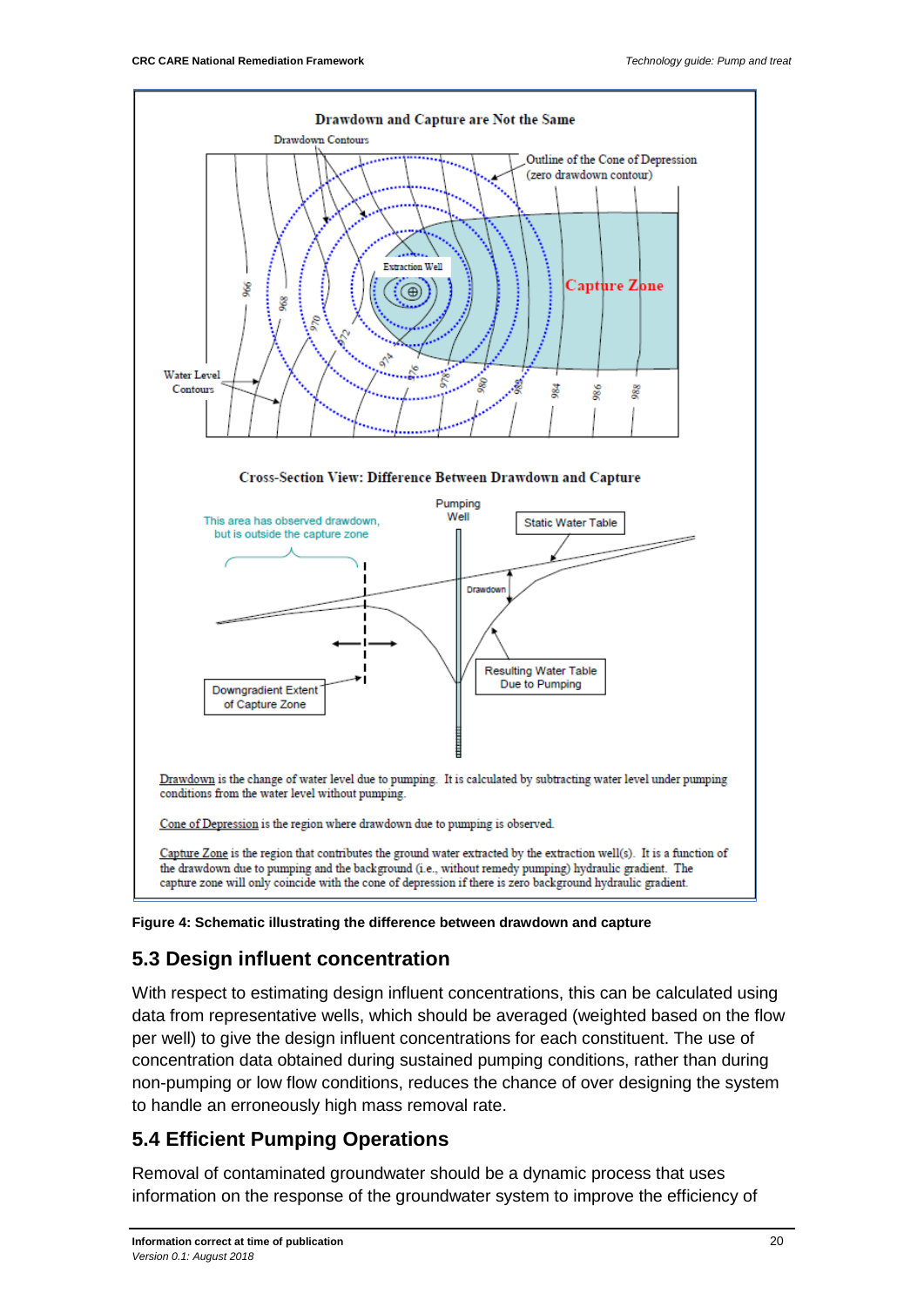pumping operations. Elements of efficient pumping operations are presented in Table 7.

| <b>Element</b>                              | <b>Description</b>                                                                                                                                                                                                                                                                                                                                                                                                                                                                                                 |
|---------------------------------------------|--------------------------------------------------------------------------------------------------------------------------------------------------------------------------------------------------------------------------------------------------------------------------------------------------------------------------------------------------------------------------------------------------------------------------------------------------------------------------------------------------------------------|
| Combined plume<br>containment and           | which can be achieved through the design of the initial<br>pumping flow field. This can limit the area requiring                                                                                                                                                                                                                                                                                                                                                                                                   |
| source remediation                          | remediation and maximise contaminant removal.                                                                                                                                                                                                                                                                                                                                                                                                                                                                      |
| Phased construction of<br>extraction wells, | which allows data on the monitored response of the aquifer<br>to pumping operations to be used in siting subsequent<br>wells.                                                                                                                                                                                                                                                                                                                                                                                      |
| Adaptive pumping                            | which involves designing the well field such that extraction<br>and injection can be varied to reduce zones of stagnation.<br>Extraction wells can be periodically shut off, others turned<br>on, and pumping rates varied to ensure that contaminant<br>plumes are remediated at the fastest rate possible.                                                                                                                                                                                                       |
| Pulsed pumping,                             | which has the potential to increase the ratio of contaminant<br>mass removed to groundwater volume where mass transfer<br>limitations restrict dissolved contaminant concentrations.<br>Figure 5 illustrates the concept of pulsed pumping. During<br>the resting phase of pulse pumping, contaminant<br>concentrations increase due to diffusion, desorption, and<br>dissolution in slower moving groundwater. Once pumping is<br>resumed, groundwater with a higher concentration of<br>contaminants is removed. |

| Table 7: Elements of efficient pumping operations |  |  |
|---------------------------------------------------|--|--|
|                                                   |  |  |

The pulsed pumping concept is illustrated in Figure 5 below.



**Figure 5: Schematic illustrating the pulsed pumping concept**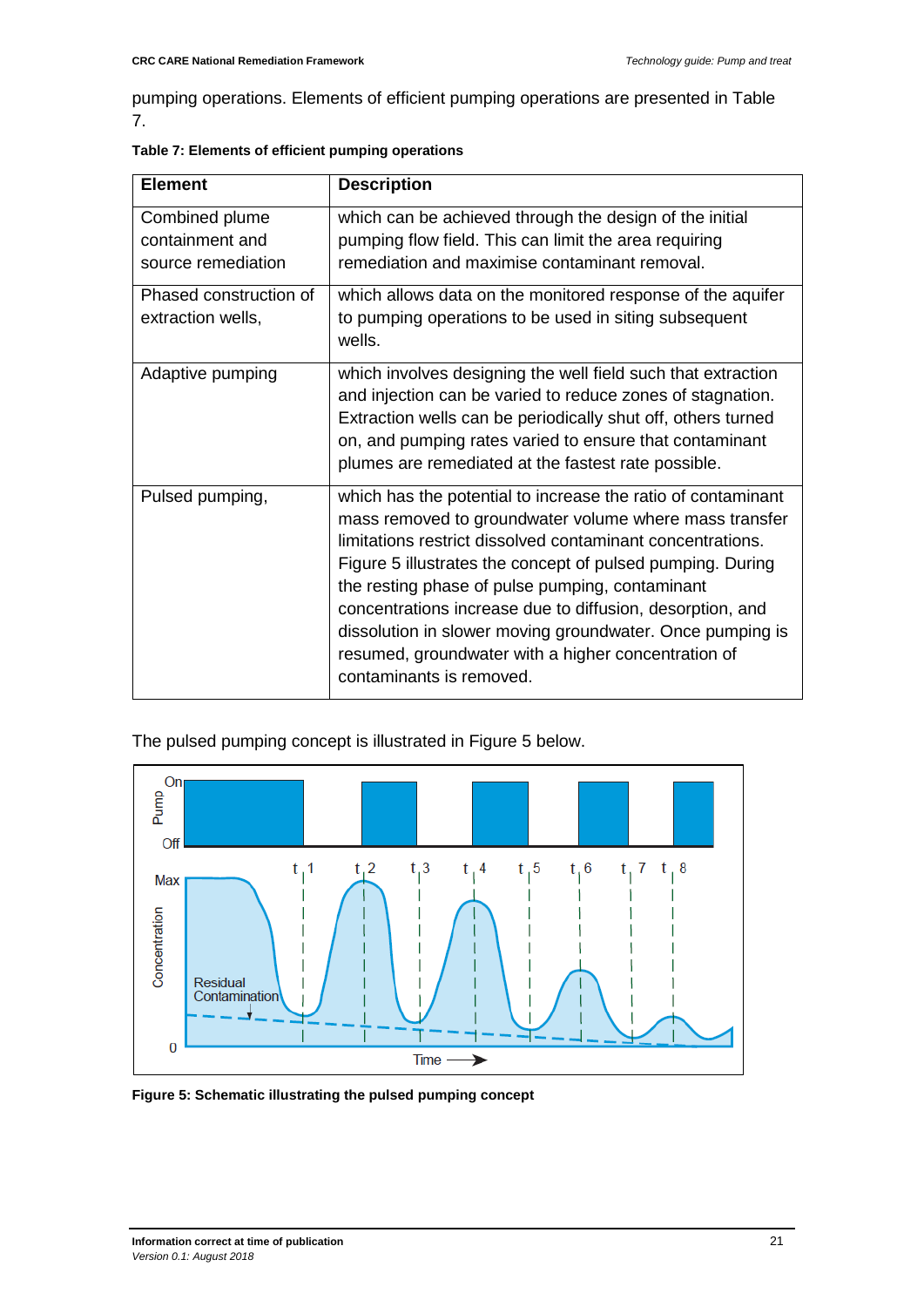# <span id="page-30-0"></span>**6. Validation**

The following information describes the specific validation appropriate for P&T, to assist validation planning within the RAP. Readers are directed to the NRF *Guideline on validation and closure*, which among other things, provides further information on each of the lines of evidence.

Recommended lines of evidence for the validation of P&T systems include:

- Documented reduction in COC concentrations;
- Field measurements; and
- Geophysical survey data.

Figure 6 outlines procedures for determining the success and/or timeliness of closure of a P&T system.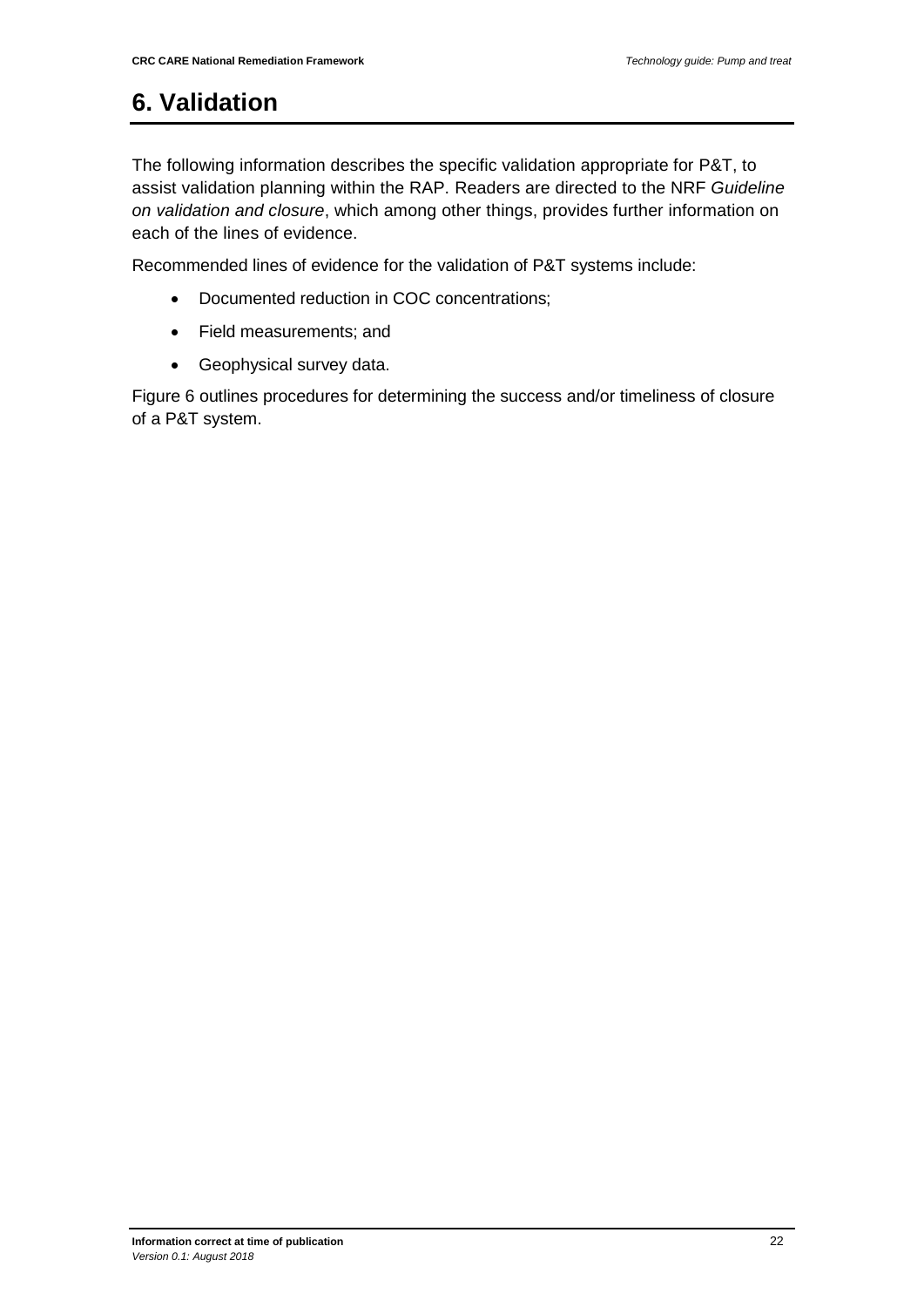

#### **Figure 6: Flow chart to predict the success and/or timeliness of closure of a P&T system**

Groundwater sampling and analysis can be used to determine when concentrations of COC have dropped to the point where remedial objectives have been met, or whether further extraction is no longer efficient. It is important to note that concentrations may rebound to exceed validation criteria, due to diffusion from secondary sources or fluctuations in the water table mobilising contaminants. Contaminated groundwater is likely to persist in areas with lower permeability and transmissivity following the extraction of contaminants from areas of higher hydraulic conductivity and may serve as a secondary source to re- contaminate these areas. Sampling of less permeable materials using core samples can be undertaken to assess the extent to which lower hydraulic conductivity media are impacted. Geophysical methods may be appropriate in monitoring the distribution of any residual contamination and the depth of migration of high concentrations of ionic contaminants such as chloride.

Groundwater monitoring wells should be located: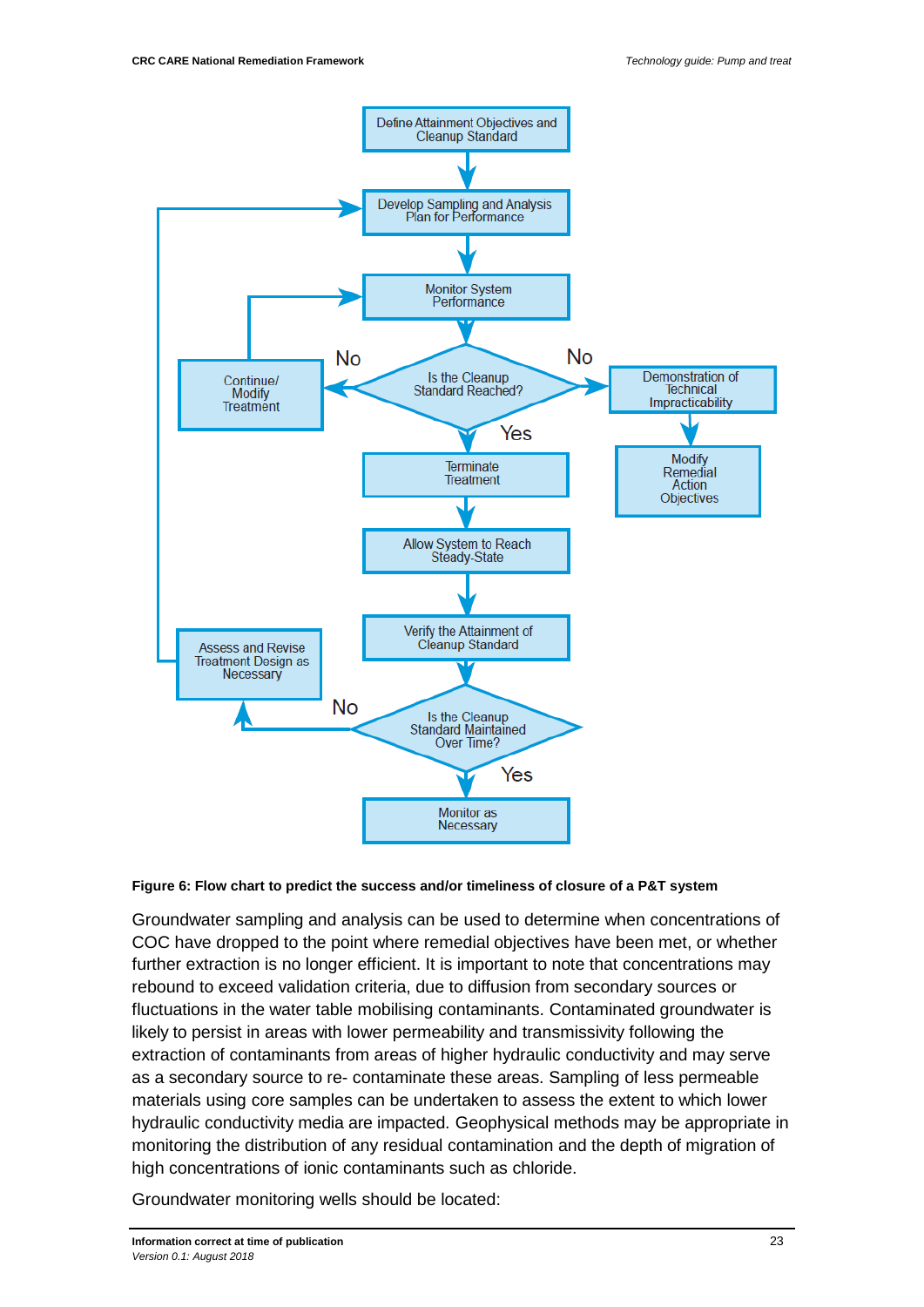- Up-gradient of the plume;
- Within the plume;
- Down-gradient of the plume;
- Aligned parallel to the direction of groundwater flow; and
- Aligned cross-gradient to the direction of groundwater flow.

This arrangement allows the delineation of the lateral and vertical extent of the plume following remediation to assess the subsurface distribution of contaminants and their mobility. Data collected from outside the remediation area are essential to determine background concentrations and can be used to assess and quantify the migration of contaminants beyond the remediation area. Natural attenuation should be accounted for when assessing the efficacy of pump and treat systems.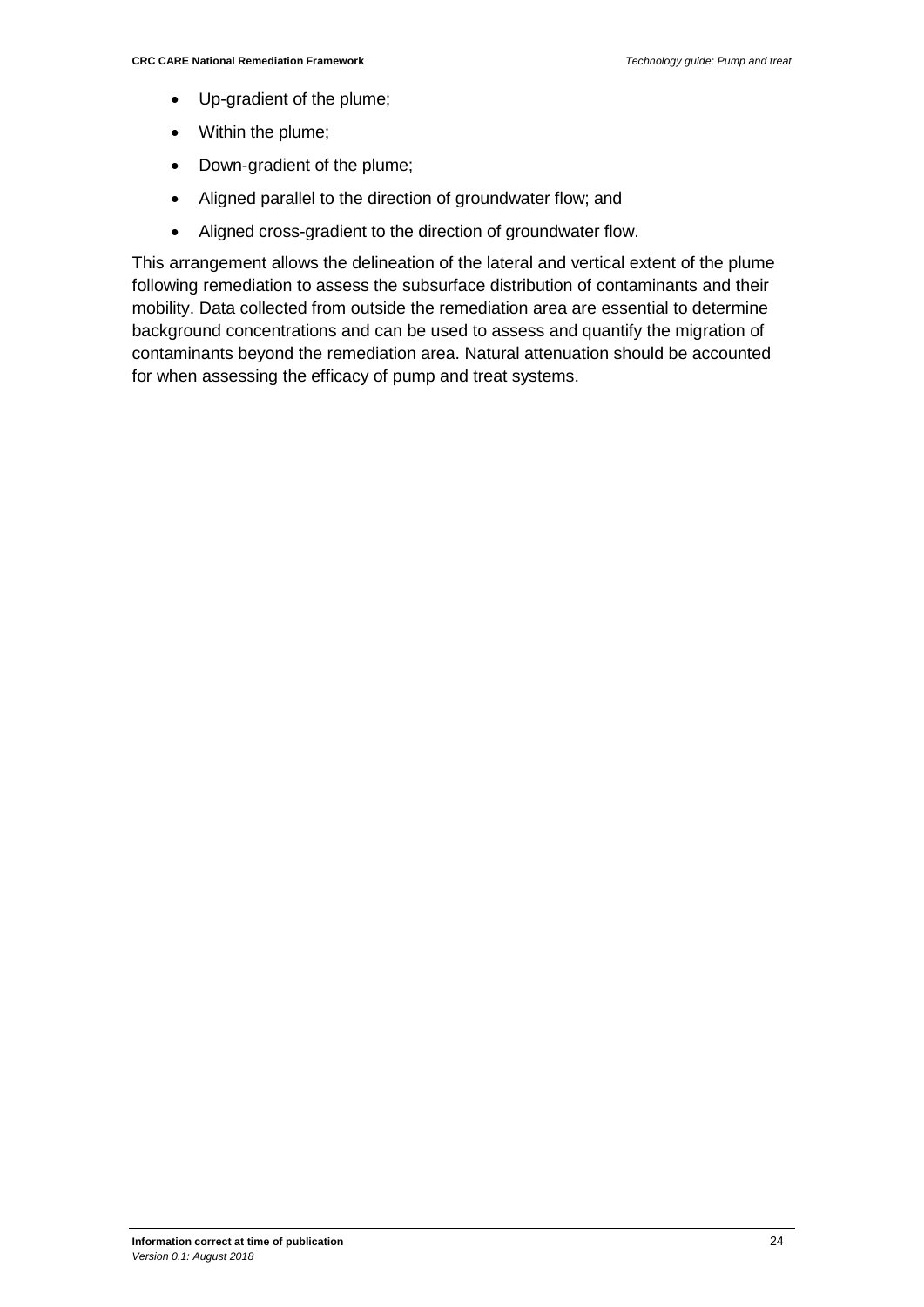# <span id="page-33-0"></span>**7. Health and safety**

Common health and safety hazards associated with P&T remediation systems are highlighted in Table 8, together with possible control measures. The list is intended to provide an indication of the hazards potentially associated with P&T application. They will vary significantly from site to site and the list is not intended as a substitute for a detailed hazard assessment of the operation, which should be provided in the RAP.

Readers are directed to the NRF *Guideline on health and safety* for further information on health and safety on remediation sites, including risk assessment, the hierarchy of controls and suggested documentation.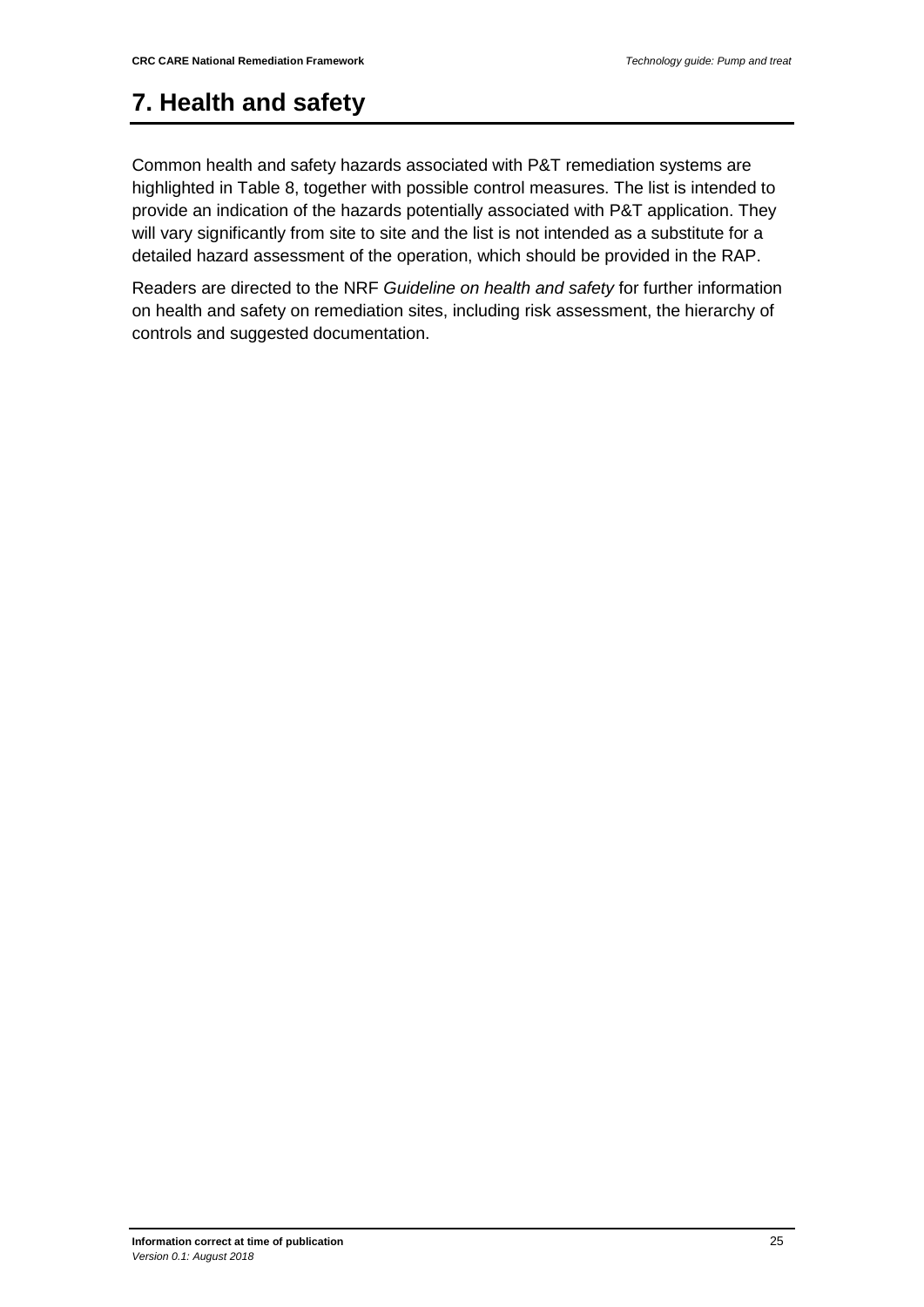| <b>Hazard</b>                                       | <b>Sources of hazard</b>                                                                                                  | <b>Suggested controls</b>                                                                                                                                                                                                                                                                                                    |
|-----------------------------------------------------|---------------------------------------------------------------------------------------------------------------------------|------------------------------------------------------------------------------------------------------------------------------------------------------------------------------------------------------------------------------------------------------------------------------------------------------------------------------|
| <b>Site</b><br>contaminants<br>Chemical<br>exposure | Dermal or inhalation exposure to contaminants<br>$\bullet$<br>in groundwater.<br>Release of untreated water.<br>$\bullet$ | Use of appropriate personal protective equipment (PPE), including gloves<br>$\bullet$<br>protective clothing that are suitable for the task e.g. ensure they provide<br>chemical resistance to the hazardous chemicals. Refer AS/NZS 2161,<br>AS/NZS 1336, and AS/NZS 4501.                                                  |
|                                                     |                                                                                                                           | If necessary, use respiratory protection that is suitable for the task and<br>selected used and maintained in accordance with AS/NZS 1715.                                                                                                                                                                                   |
|                                                     |                                                                                                                           | Pump and treat system should have an alarm for any parameter value that<br>is outside of the typical operating range. The alarm should link to the<br>system controls to prevent a release of untreated water (or other<br>problems) by shutting down the relevant system components or the entire<br>system as appropriate. |
|                                                     |                                                                                                                           | Typical parameters for which alarms are installed include:                                                                                                                                                                                                                                                                   |
|                                                     |                                                                                                                           | High tank levels (including PSH tanks).                                                                                                                                                                                                                                                                                      |
|                                                     |                                                                                                                           | High differential pressure across a filter.                                                                                                                                                                                                                                                                                  |
|                                                     |                                                                                                                           | High or low blower air stripper.<br>$\bullet$                                                                                                                                                                                                                                                                                |
|                                                     |                                                                                                                           | Well vault or building sump water accumulation.                                                                                                                                                                                                                                                                              |
|                                                     |                                                                                                                           | Low water flow in the treatment system.                                                                                                                                                                                                                                                                                      |
|                                                     |                                                                                                                           | Lower explosive limit (LEL) detection.                                                                                                                                                                                                                                                                                       |
|                                                     |                                                                                                                           | Other system specific items.                                                                                                                                                                                                                                                                                                 |

#### **Table 8 Common pump and treat hazards and controls**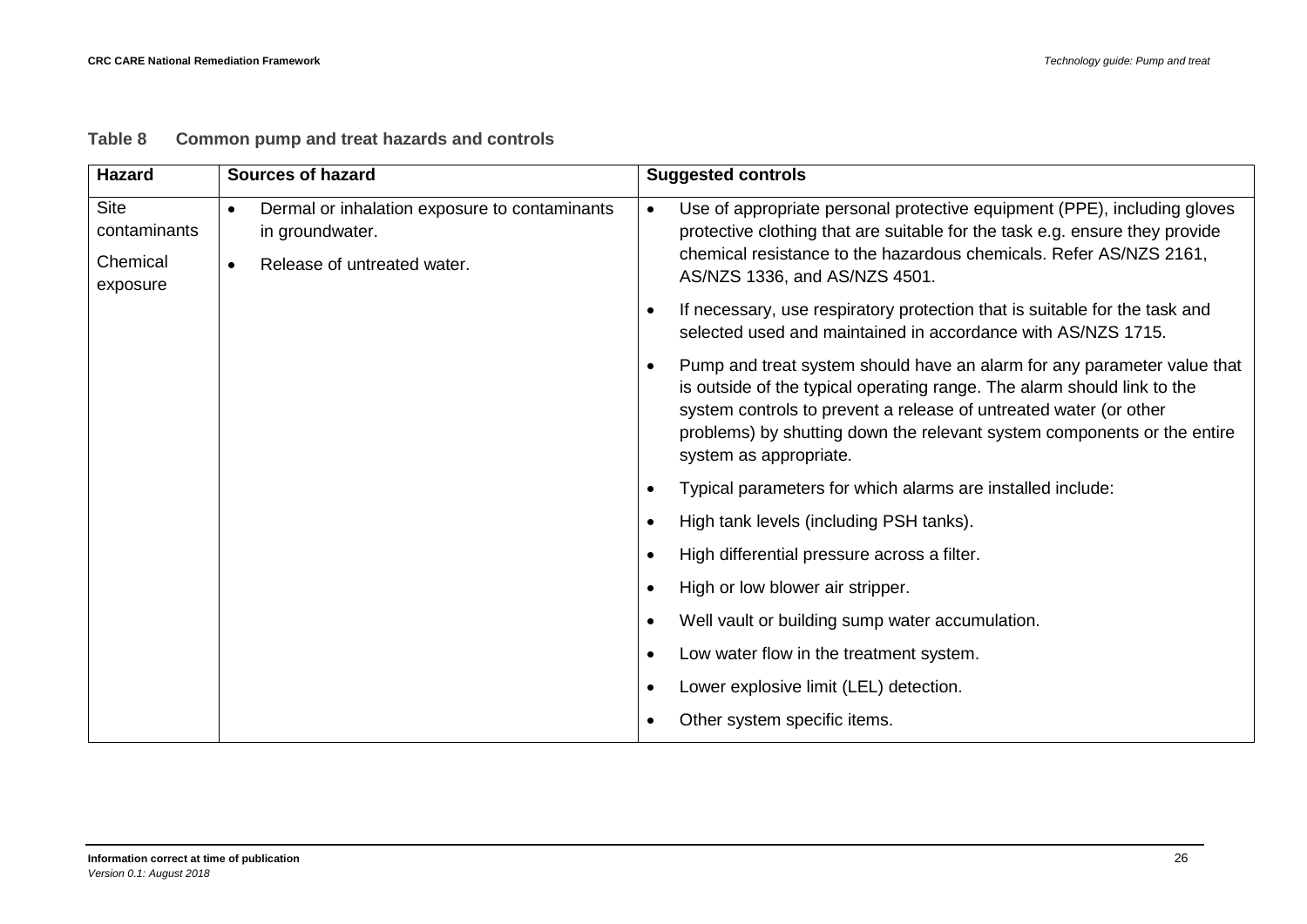| <b>Hazard</b>             | <b>Sources of hazard</b>                                                                                                                                                                                                                                                                                                                                                                                                       | <b>Suggested controls</b>                                                                                                                                                                                                                                                                                                                                                                                                                                                                     |
|---------------------------|--------------------------------------------------------------------------------------------------------------------------------------------------------------------------------------------------------------------------------------------------------------------------------------------------------------------------------------------------------------------------------------------------------------------------------|-----------------------------------------------------------------------------------------------------------------------------------------------------------------------------------------------------------------------------------------------------------------------------------------------------------------------------------------------------------------------------------------------------------------------------------------------------------------------------------------------|
| Explosion and<br>fire     | Vapour concentrations exceed the lower explosion<br>level, or flammable and combustible liquid or solid<br>material is present (for example, if hydrocarbons are<br>involved)                                                                                                                                                                                                                                                  | Use of appropriate hazard rated equipment and storage.<br>$\bullet$                                                                                                                                                                                                                                                                                                                                                                                                                           |
| Ergonomic<br>risks        | Lifting or performing any other movement with too<br>much force and/or in an awkward position, or<br>repeating the lift/movement too often.                                                                                                                                                                                                                                                                                    | Provide conveniently located equipment for the job, like carts, adjustable<br>$\bullet$<br>work stations (operators), and correctly sized tools.<br>Train workers on ergonomic risks and prevention.<br>$\bullet$                                                                                                                                                                                                                                                                             |
| Slips, trips and<br>falls | Storing construction materials or other<br>$\bullet$<br>unnecessary items on walkways and in work<br>areas.<br>Creating and/or using wet, muddy, sloping, or<br>$\bullet$<br>otherwise irregular walkways and work surfaces.<br>Constructing and/or using improper walkways,<br>$\bullet$<br>stairs, or landings or damaging these surfaces.<br>Creating and/or using uneven terrain in and<br>$\bullet$<br>around work areas. | Keep walking and working areas free of debris, tools, electrical cords, etc.<br>$\bullet$<br>Keep walking and working areas as clean and dry as possible.<br>$\bullet$<br>Install handrails, and guardrails on work platforms.<br>Clean and inspect ladders and stairs routinely.<br>$\bullet$<br>Perform a Job Hazard Analysis.<br>$\bullet$<br>Ensure workers use proper PPE, including fall arrest systems.<br>$\bullet$<br>Train workers on fall hazards and use of ladders.<br>$\bullet$ |
|                           | Working from elevated work surfaces and<br>$\bullet$<br>ladders.<br>Working in confined spaces<br>$\bullet$<br>Using damaged steps into vehicles.<br>$\bullet$                                                                                                                                                                                                                                                                 | Use an observer (spotter or signal person) when visibility is limited.                                                                                                                                                                                                                                                                                                                                                                                                                        |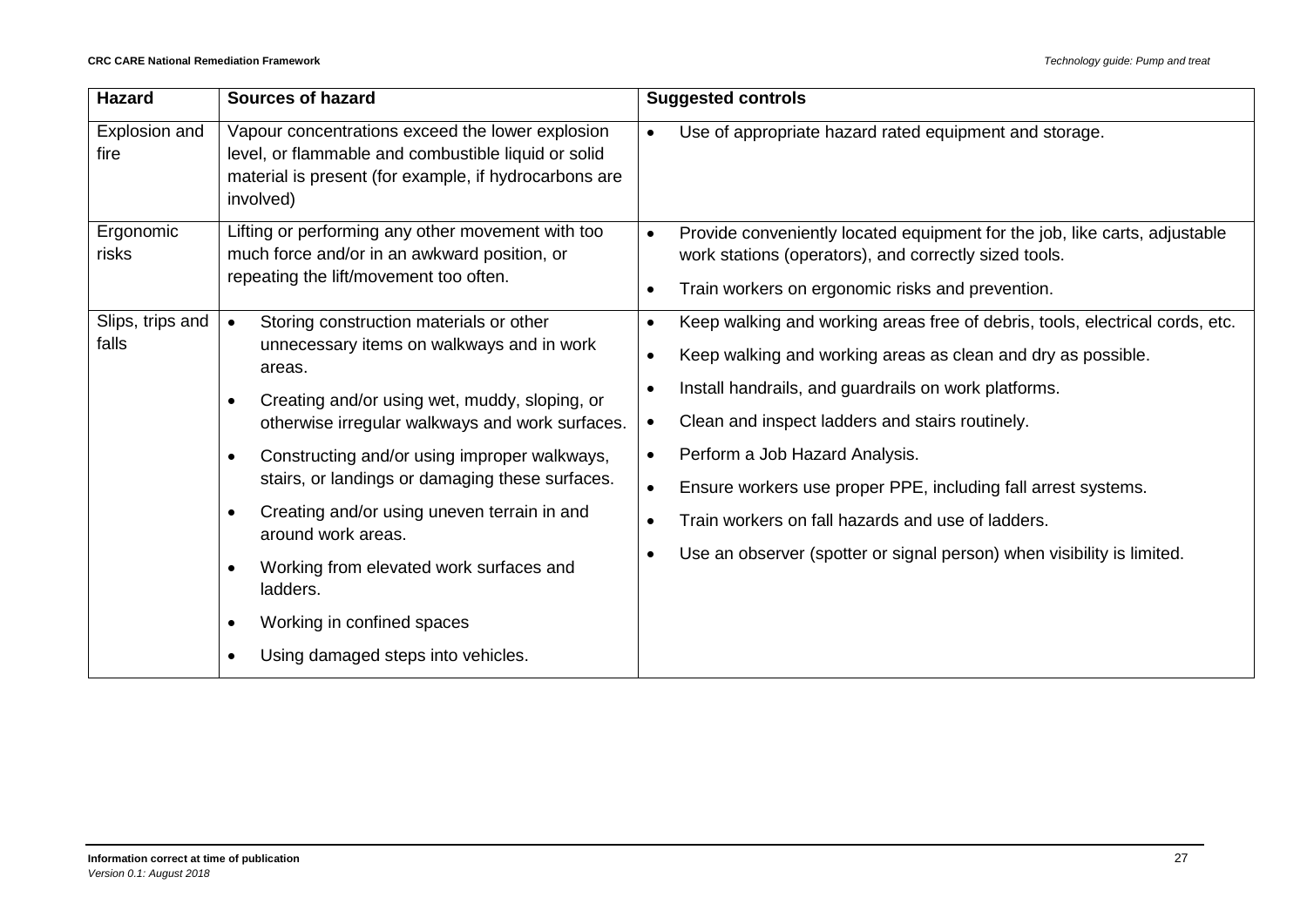# <span id="page-36-0"></span>**Appendix A – Case studies**

- The Orica Botany Bay Groundwater Remediation project:
	- Large and complex P&T system;
	- Designed to prevent discharge of contaminated groundwater to Botany Bay;
	- [http://www.orica.com/Locations/Asia-Pacific/Australia/Botany/Botany-](http://www.orica.com/Locations/Asia-Pacific/Australia/Botany/Botany-Transformation-Projects/Groundwater-Cleanup)[Transformation-Projects/Groundwater-Cleanup](http://www.orica.com/Locations/Asia-Pacific/Australia/Botany/Botany-Transformation-Projects/Groundwater-Cleanup)

There are numerous P&T case studies cited in the USEPA literature. Figure 7 summarises the projects reviewed in US EPA (2002). Readers are also directed to US EPA (2007) for further case studies.

| <b>RSE Report Name</b>                                                                    | <b>EPA Document Number</b> |
|-------------------------------------------------------------------------------------------|----------------------------|
| Remediation System Evaluation, Oconomowoc Electroplating Superfund Site                   | EPA 542-R-02-008b          |
| Remediation System Evaluation, MacGillis and Gibbs Superfund Site                         | EPA 542-R-02-008c          |
| Remediation System Evaluation, Elmore Waste Disposal Superfund Site                       | EPA 542-R-02-008d          |
| Remediation System Evaluation, FCX Statesville Superfund Site                             | EPA 542-R-02-008e          |
| Remediation System Evaluation, Bayou Bonfouca Superfund Site                              | EPA 542-R-02-008f          |
| Remediation System Evaluation, Midland Products Superfund Site                            | EPA 542-R-02-008g          |
| Remediation System Evaluation, Savage Municipal Water Supply Superfund Site               | EPA 542-R-02-008h          |
| Remediation System Evaluation, Mattiace Petrochemical Superfund Site                      | EPA 542-R-02-008i          |
| Remediation System Evaluation, Baird and McGuire Superfund Site                           | EPA 542-R-02-008j          |
| Remediation System Evaluation, Cleburn Street Well Superfund Site                         | EPA 542-R-02-008k          |
| Remediation System Evaluation, Hellertown Manufacturing Superfund Site                    | EPA 542-R-02-0081          |
| Remediation System Evaluation, Raymark Superfund Site                                     | EPA 542-R-02-008m          |
| Remediation System Evaluation, Claremont Polychemical Superfund Site                      | EPA 542-R-02-008n          |
| Remediation System Evaluation, Modesto Groundwater Contamination Superfund<br>Site        | EPA 542-R-02-008o          |
| Remediation System Evaluation, Silresim Chemical Corp. Superfund Site                     | EPA 542-R-02-008p          |
| Remediation System Evaluation, Comm. Bay/South Tacoma Channel, Well 12A<br>Superfund Site | EPA 542-R-02-008q          |
| Remediation System Evaluation, McCormick and Baxter Superfund Site                        | EPA 542-R-02-008r          |
| Remediation System Evaluation, Ott/Story/Cordova Superfund Site                           | EPA 542-R-02-008s          |
| Remediation System Evaluation, Brewster Wellfield Superfund Site                          | EPA 542-R-02-008t          |
| Remediation System Evaluation, Selma Pressure Treating Superfund Site                     | EPA 542-R-02-008u          |

**Figure 7: Summary of P&T projects reviewed in US EPA (2002)**